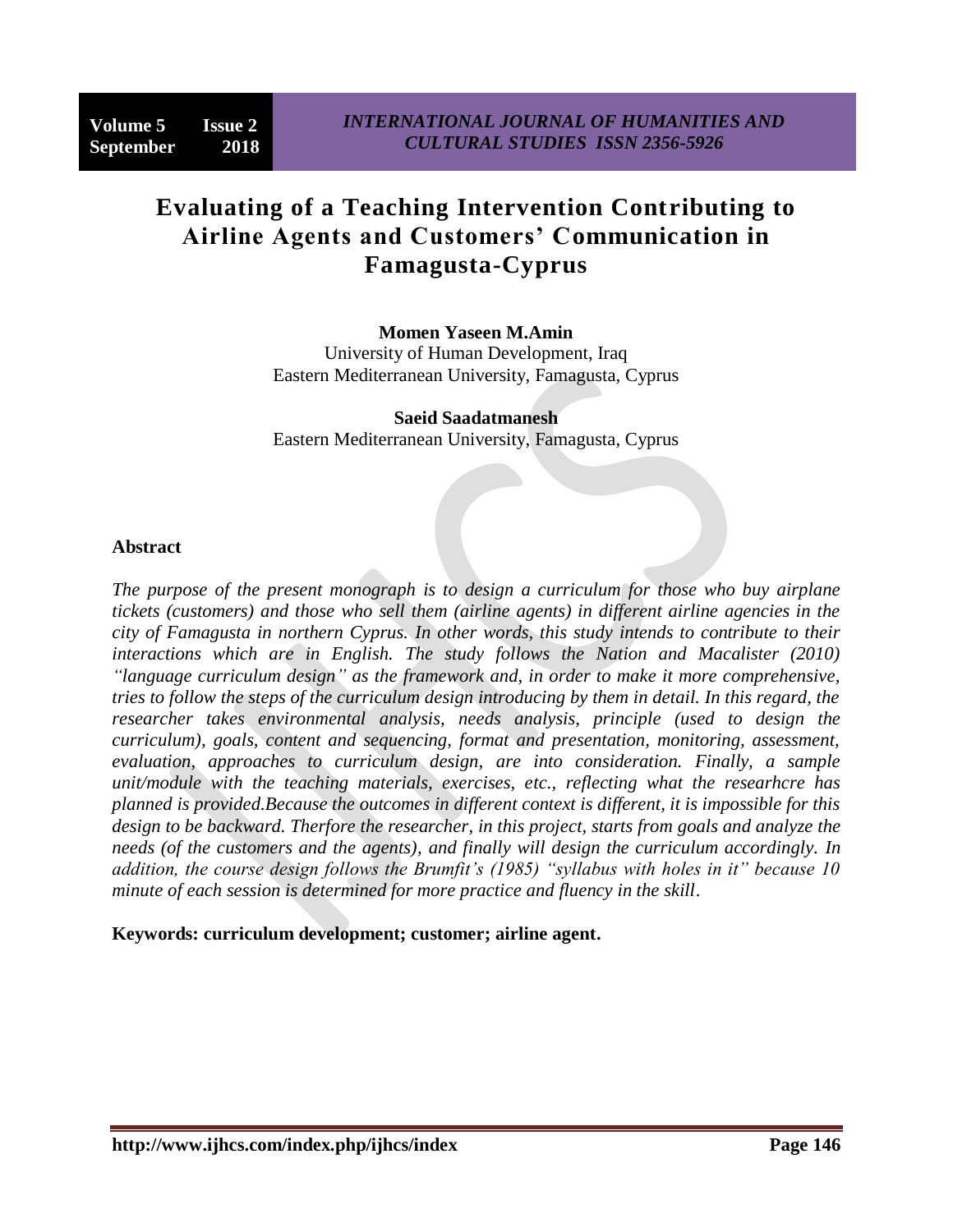#### **Section one**

#### **1. Context**

The research aims to design a course for the airline agents and the customers who buy tickets from those agents in the city of "Famagusta" in Northern Cyprus. The reason why the researcher has chosen this city is because the best university in Cyprus (according to the world rankings) is located in this city and many students from about 80 different countries travel to northern Cyprus to study in Eastern Mediterranean University (EMU) in the city of Famagusta. Therefore there is always a large amount of people traveling from Famagusta to many countries and coming back from many countries to Famagusta. Thus most of the travellers are the students who study in the city of Famagusta and the airline agencies deal with a lot of students from different L1 (first languages). The second groups of travellers are tourists. Famagusta city, also, has a very clean air and beautiful beach and a lot of tourists visit this city per year for holiday. Famagusta is a city on the east coast of [Cyprus.](https://en.wikipedia.org/wiki/Cyprus) It is the capital of the [Gazimağusa District](https://en.wikipedia.org/wiki/Gazima%C4%9Fusa_District) of [Northern Cyprus.](https://en.wikipedia.org/wiki/Northern_Cyprus) It is located east of [Nicosia,](https://en.wikipedia.org/wiki/Nicosia_District) and possesses the deepest harbour of the island. More detail about context is mentioned in "setting" part.

## **2. Environmental analysis**

#### **2.1 Environmental constraints**

In this project, in order to find out the environmental constraints, the researcher has divided the participants into customers and agents (learners), teachers, and situation.

## **2.2 Customers and agents**

#### **Age**

To design a course for the travellers (tourists and students), different features of the customers and agents (learners) have been taken into consideration. In this regard, firstly, the features of the learners are so important and necessary. However, usually it is the students and parents who buy and reserve the tickets, therefore both the agents and customers are adults. Consequently, the activities, tasks, and topics in the classroom will be organized in a way that is suitable for adults.

#### **Participants' knowledge**

The next step is to find out what the learners know. This could also help the teachers organize the activities in the classroom (ex. whether to use teacher-centered or student-centered activities, whether to translate to the first language or not) in a more efficient way. In this study, learners are so heterogeneous, but according to the goals of the curriculum, the curriculum will benefit all of them in a way that those with low proficiency levels will learn from the syllabus and those with high proficiency level will organize their knowledge.

#### **Specific purpose**

The course design in this project is already English for specific purposes, therefore it cannot be considered as constraint in the project. However the purpose of the customers and the sellers are different and this issue has been taken into consideration.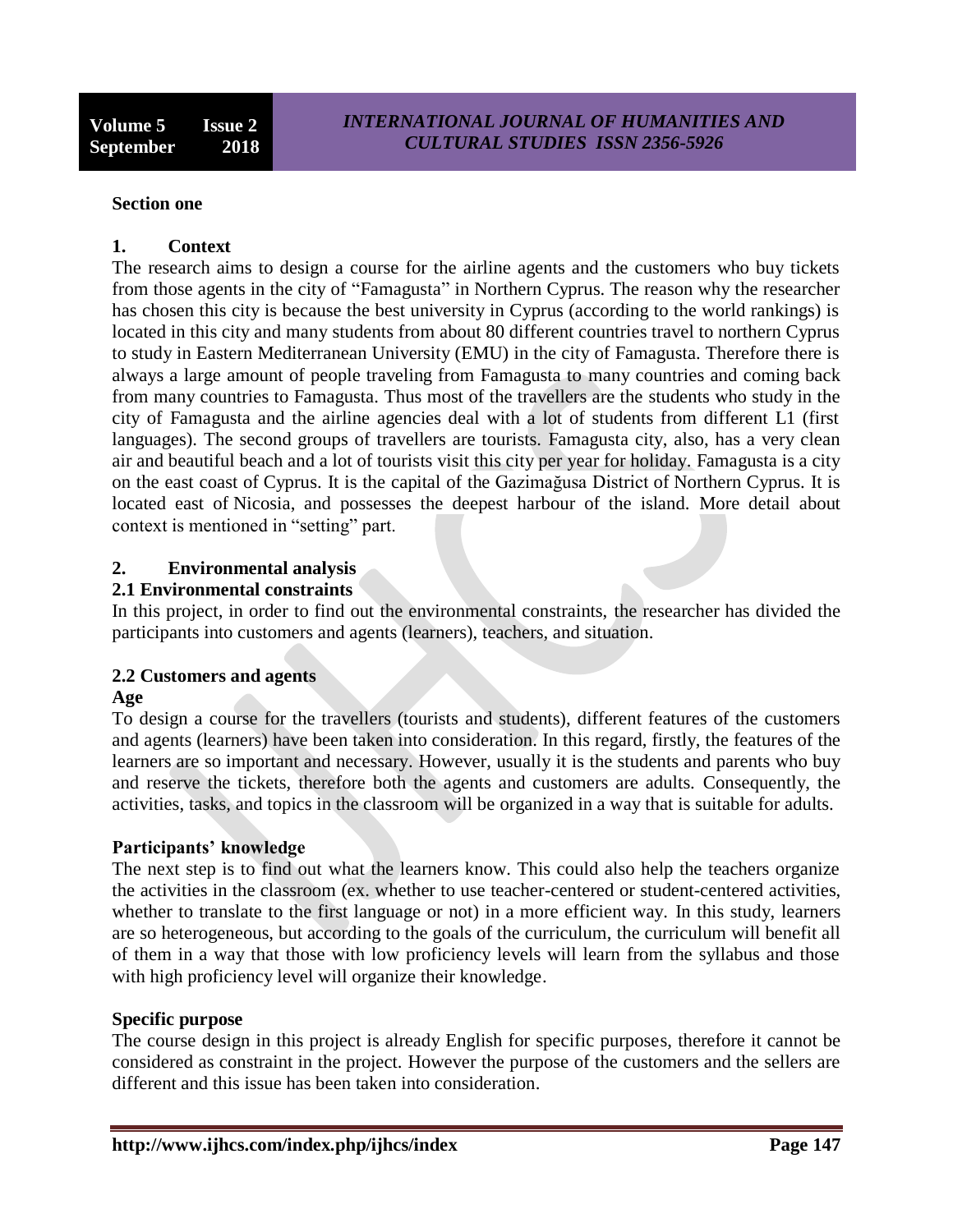#### **Different ways of learning**

Regarding the issue that different learners learn English in different ways, the researcher has used highly motivating activities and the way the course designed is in a way that if some learners preferred not to attend the class regularly, they would benefit from the course and achieve the objectives of the course. Different ways of learning is different from different learning styles which will be discussed later.

#### **2.1.2 Teachers**

Throughout the course design, the researcher has also provided some activities for the teachers to overcome learners' constraints. In addition, some other materials have been introduced to the teachers to make them feel confident in their use of English. Finally, in order to make sure that the teaches have enough time to prepare themselves before entering to the class, the homework activities with the answer keys are given to them.

#### **2.1.3 The situation**

The classroom should not be so big that the students be far from each other and have difficulty hearing each other and it should not be so small that hinder group work activities. When the teacher has group work task, he/she should change the chairs and arrange it in a way that is similar to the airline agencies.

In order for the teachers and the learners not to run out of time, the goals are staged with time limitations. The learners have a certain amount of time to perform a set of tasks. For example, the first task for a customer is to greet with the agent when he or she enters the office. Some of the learners buy their tickets from the same agency several times, therefore the format of greeting will be different after the first visit. The agents themselves, in order to feel happy to see the customers again, should be able to greet in different ways after the first visit.

#### **Resources**

The researcher, while designing the course for airline agents and customers in Famagusta, has provided individualized material. That is, customers and agents with different characteristics and learning styles would benefit the course the most. Generally, the resources include the course file designed by the researcher, listening tasks (conversation and short videos), reading and writing.

#### **Significance of this design**

It is worthy to design a course for travel agencies and the customers who buy the tickets from them in Famagusta. The reason is that a lot of students come to this city to study in EMU university and many tourists also travel to this city to visit its' beautiful beach, therefore they communicate with the agencies in this city to book their tickets.

#### **2.2 Wider aspects of the situation**

The following wider aspects of the situation (Dubin&Olshtain, 1986) have been taken into considerations: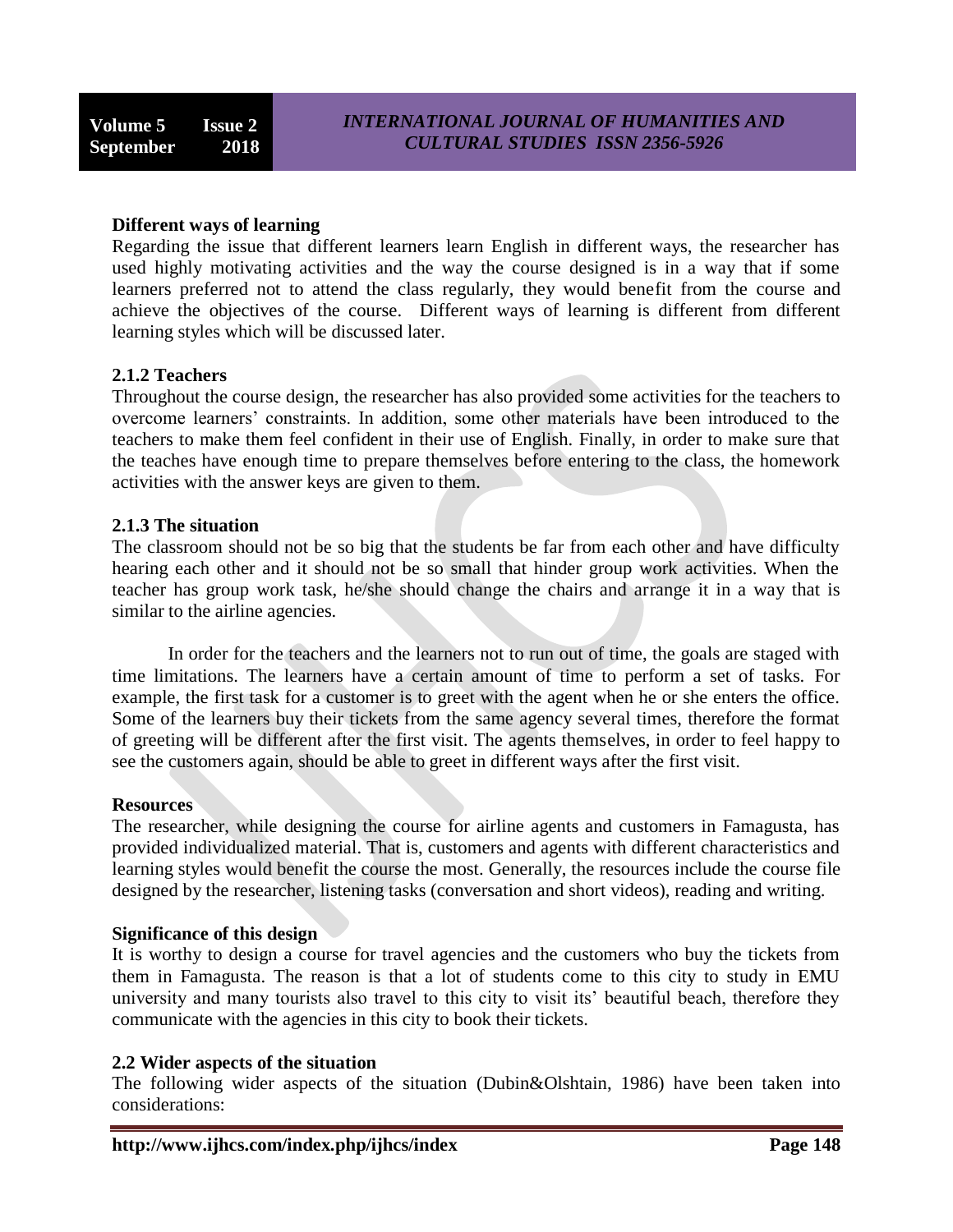- 1) The language setting
- 2) Patterns of language use in society
- 3) Group and individual attitudes

The course has been designed in 2015 and the learners (with different levels), during one semester, are supposed to attend 16 sessions including 90 minutes for each. Three airline agencies in Famagusta are chosen for this course design. Two of most important and well known agencies are located in front of the university gate. The third one that is selected for this project is beside the petrol station before the white mosque.

Regarding the pattern of language use in Famagusta, this city is a place with an increasing population because of commerce, tourism and migration in addition to its existing multi-communal structure (Backhaus, 2007).

According to the group and individual attitudes of the learners which was interviewed by the researchers, learning English for the purpose of reserving, buying, and selling airplane tickets is highly prominent in the context of Famagusta.

## **2.3 Constraint of time**

The researcher, in this project, has determined a specific period of time for the course semester to achieve the required goals. In this regard, the amount of class time available is 1440 hours and in order to achieve the goals of the course, one should devote half of this time on learning out of the class to review the covered lessons at least once. Finally, according the time proposed time, the customers are supposed to be able to communicate (greet, reserve ticket face to face or on phone, reserve the tours, and discuss about the conditions of the flight).

Environmental constraints, in this project, are approached through two ways (Nation  $\&$ Macalister, 2010): the researcher, in some cases, has limited the goals of the course to fit the available time. Accordingly, he has worked within the constraint and picked the most frequent and necessary language items. However, in some other cases, the researcher has overcome the constraints and has provided more self-study options for work to be done outside of class time.

## **3. Needs analysis**

## **3.1 Different focuses**

Two types of needs analysis, namely target needs and learning needs (Huchinson& Waters, 1987)are introduced at the beginning and more detail about needs analysis are discussed in the following sentences.

Regarding the target needs (what the learners need to do in the target situation), th e customers are supposed to be able to easily communicate (reserving tickets and tours) to the airline agencies. Accordingly, the researcher has looked at the necessities, needs, and wants. The results are as following:

a) The students are not supposed to do any writing tasks (because it is not necessary).

b) The customers usually are not able to maintain the conversations with the airline agents and sometimes they have difficulty in comprehending them, because some words are new for them (lacks).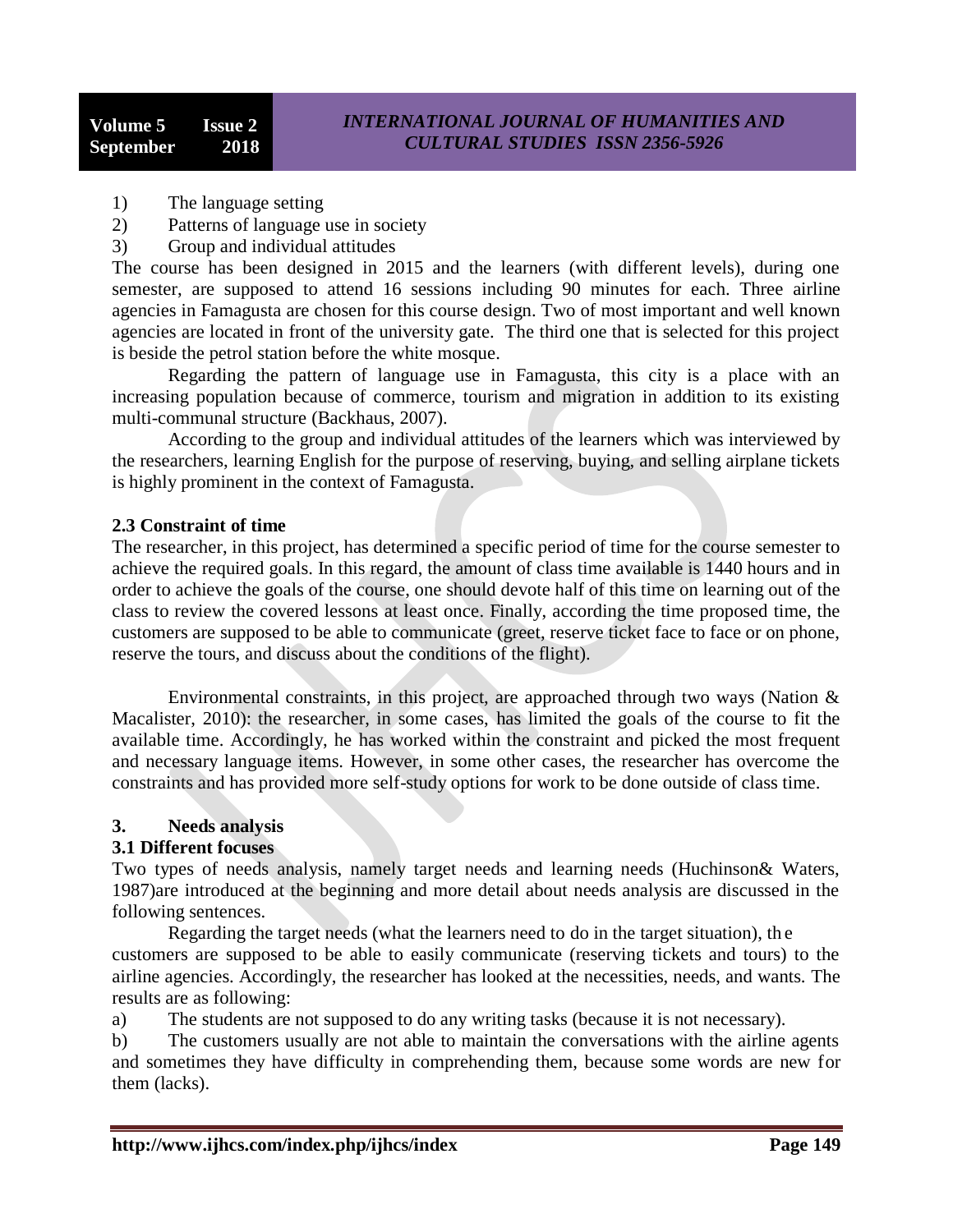c) The customers themselves wish to be able to discuss with the agents and ask for more detailed information about the flights (wants).

Regarding the learning needs (what the learners need to do in order to learn), different tasks of listening comprehension (listening to different customer agent conversation) and speaking are determined for the learners. In addition, the way to perform those tasks is determined as well. There is no reading comprehension for the learners, but they get familiar with different ticket samples and tour brochures.

#### **3.2 Investigating needs**

The researcher, in order to find out the needs, has used a structured set of questions and interview. However, because of some serious limitations, needs analysis has done mostly through interview. Accordingly, one agent, 12 tourists, and 20 students were given a self-report questionnaire and the researcher had a thirty minutes interview with each agents and the customers. The needs of the customers are are as following:

- a) Meeting the agents
- b) Greeting for the first and second and more than second times
- c) Ask for the prices
- d) Ask for different times
- e) Ask for types of flights
- f) Bargaining
- g) Discuss about the luggage weigh limitations
- h) Discuss about the services
- i) Discuss about different facilities of the tours

The needs of the agents are as following:

a) Meeting and welcome those customers that are going to buy ticket from them for the first time

- b) Greeting the customers who come after first time
- c) Explaining the prices
- d) Explaining different times
- e) Explaining different types of flights
- f) Explaining the luggage weigh limitations
- g) Explaining the services that they will receive during the flight and after they arrived to the destination
- h) Explain the facilities of the tours

## **3.3 The evaluation of needs**

#### **3.1 Needs identified**

Three distinct needs were identified in the course design: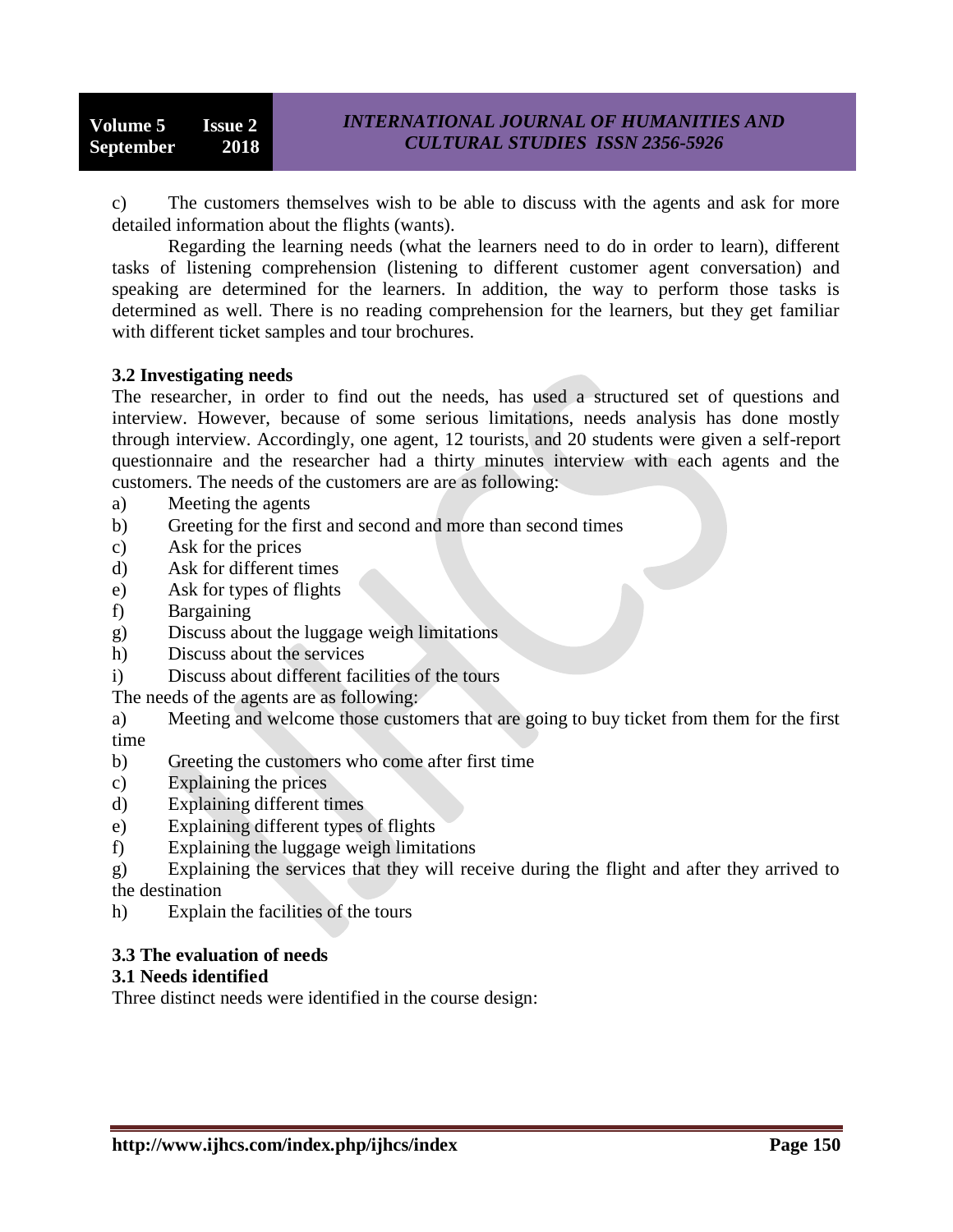

## **3.2 Reliability, validity, and practicality of the needs analysis**

The researher makes sure of the reliability of the needs analysing by using standardised tools that are applied systematically. Forexample, rather than just observing people, the researcher has systematised the observation by using a checklist and interview.

The needs analysis of the design is highly valid because the researcher, in order to gather the data, has visited the agents and interviewed them in real world. In adidtion, in order to increase the validity of the design, the researcherasked the agents about the customers' needs and the results were compared with those of the customers' answers. Finally, through a checklist, it was asked from 3 other agents, 36 other students, and 22 other tourists from Kasakhstan and Russia who came for summer school whether those needs are realistic or not.

The researcher did his best to analyse the learners needs in a realistic and practical way. Acordingly, while interviewing and giving the checklists, he tried not to occupy too much of the learners' and teachers' time. In adition, the results of the analysis is easy to underestand and clear.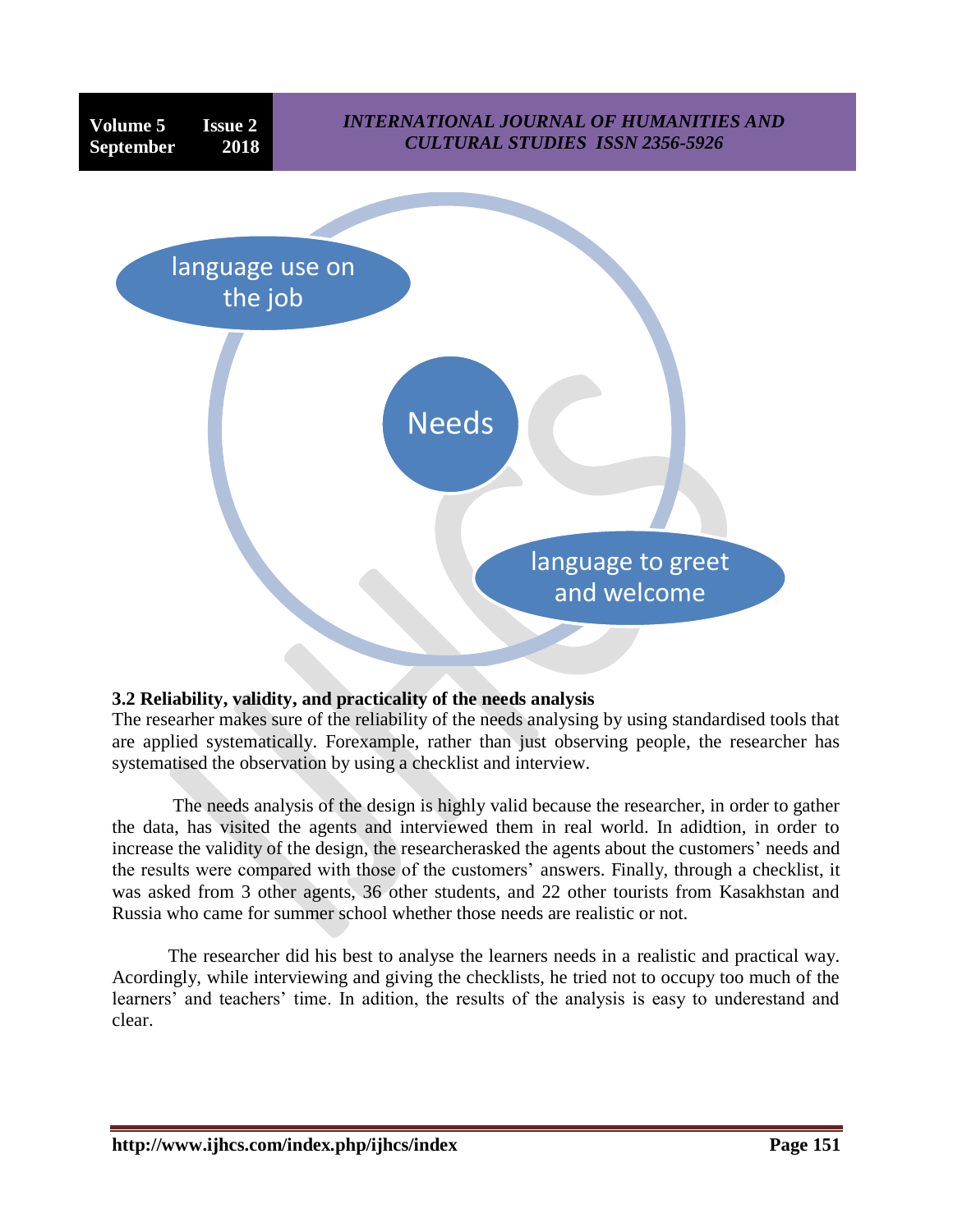#### **4. Content**

#### **4.1 Special discourse**

The main needs in this regard are oral styles that are fulfilled through different online videos that are designed in the syllabus. The content (frequent vocabulary and syntax), which will be discussed later, is designed accordingly.

#### **4.2 Frequent items**

The content of the course is designed according tothe Nation and Macalister (2010) course evaluation. Accordingly, the most frequent words and structures in the airline agencies are accumulated in the course design. To make this happen, the researcherhas observed and recorded several conversations in the airline agencies (online and face to face) and finally compared them to the frequent words of travelling in *English vocabulary in use*book (elementary, pre intermediate, upper intermediate, and advanced). Some of the words that were not used in the real conversation of the agents and the customers were removed in the course design.

#### **4.3 Strategies**

Two learning strategies are sugested in the design. They are "*peer interaction strategies*" and "*coping strategy*". Peer interaction strategies helped the learners to memorize the common words and retrieve them easier, and coping stratgy (inferring vocabulary from context) helped the learners overcome the situations in which they come across new vocabularies. Accordingly, the students are supposed to make a conversation in a pair work form and repeat it every session. Also, in the tasks, the students sometimes use the words from the book English vocabulary in use that was not mentioned in the main result and the interlocutors are supposed to guess the meaning of those words from the context.

#### **4.4 Repetition**

The main language item in this design is vocabulary and structure. Therefore the learners need to repeat the new vocabularies and structures in different tasks and every session. To achieve this, each session, the previous vocabularies and structures are included in the lesson plan. That is, the learners repeat the vocabularies and structures taught in the first session for 16 times. The most frequent items are included in very beginning sessions.

#### **4.5 Specified features of language**

Those language structures that are regular and generalizable are chosen as the content of the syllabus. For example, in order to be able to greet in different ways, the learners are supposed to learn some formulaic structures and phrases, and substitute the words in them.

#### **4.6 Sequence**

The structure is sequenced according to the psychological complexity of that structure (Pienemann et al., 1988). The psychological complexity of a structure depends on the amount of rearranging that is needed when the message that the speaker wants to communicate is expressed in language. The teachability hypothesis says that teaching cannot change the sequence in which the structures are learners. The sequence if the structure in the course design is as following: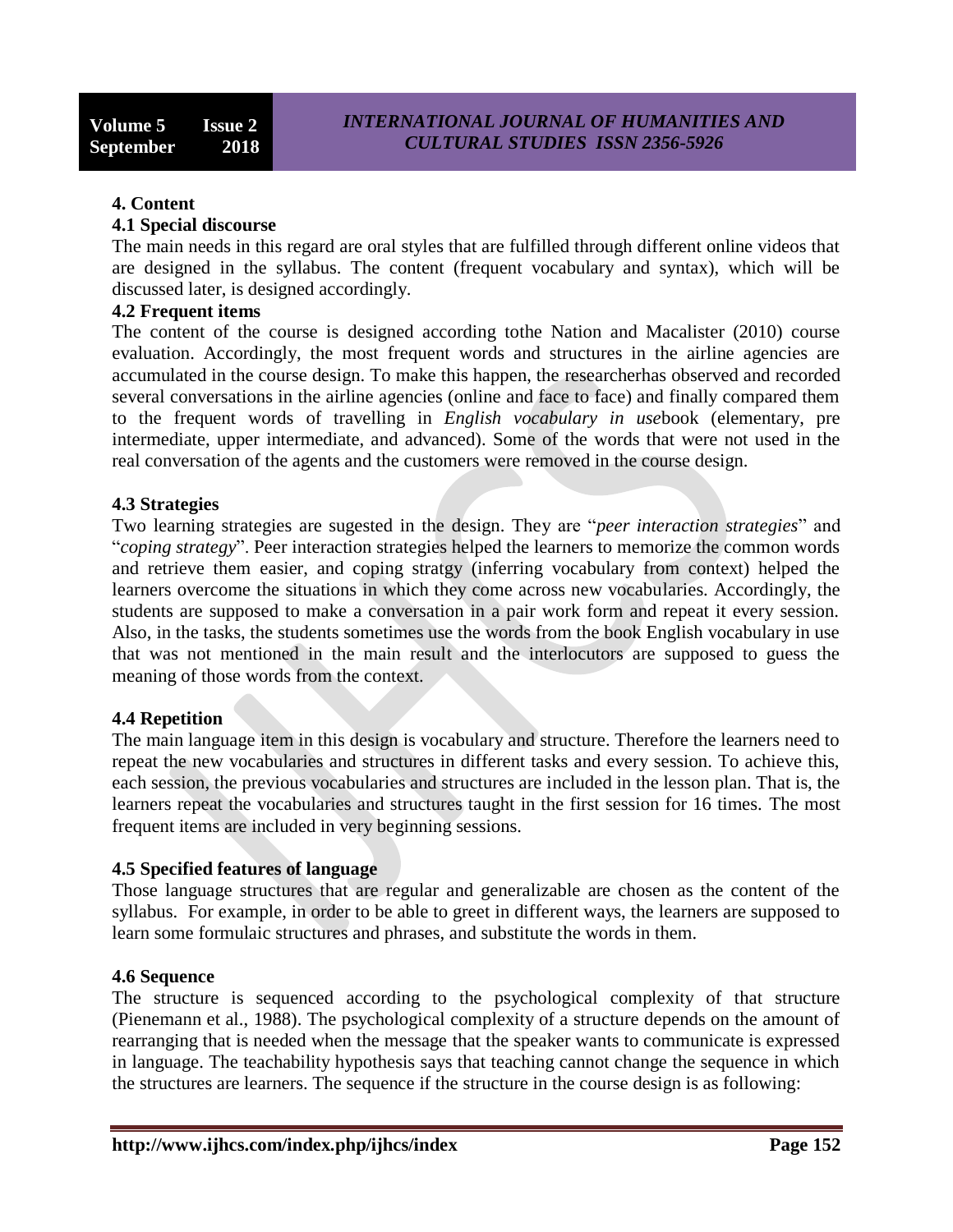**Volume 5 Issue 2 September 2018**

- a) Single word and formulae (in greeting mostly, ex. Hello, Hi again, Good afternoon, May I have a sit?)
- b) SVO (+ adverb preposing)
- c) Topicalization (ex. tes I want this)
- d) Negative
- e) Wh. Question
- f) Active and passive

## **5 Format and presentation**

## **5.1 Four strands of the language**

The available time for the learners that is determined in the course design, as mentioned previously, is 1440 hours.In a session, that is 90 minutes, the teacher is supposed to divide the the class time to four parts, namely, meaningful input, focus on language, meaningful output, and fluency (such as repetition activities). Accordingly, 20 minutes is considered for each strand and 10 minutes left is used for more repetition.

## **5.2 Motivation**

The teachers are supposed to behave and teach in a calm and appropriate way. In order to do so, a pleasant and supportive atmosphere in the classroom is needed. In this regard, the students should feel that the teachers are there for them and he/she is available to answer all of their questions passionately. Furthermore, the teachers should make the classroom a unified and cohesive classroom.

## **5.3 Differences in learning styles**

The learners, in this course design, approach activities in a variety of ways. For example, the teacher should work with the learners both individually and in group work; the teacher should teach fast and slow (not always fast and not always slow); the teacher should not present the lesson orally, sometimes he/she needs to write some notes on the board; the teachers should consider that some learners learn practically and some others through understanding, the teacher should not control the class all the time there sometimes should be a negotiated process.

## **6 Monitoring**

The researcher incorporated the Ellis' taxonomy of corrective feedback while designing this course. Any time that the learners perform a task in the classroom, the teacher should continuously provide written and oral feedback. The teacher is supposed to provide different corrective feedbacks. In order for the class not to be boring, the teachers should always use different varieties of feedbacks. The following typology of the corrective feedback is proposed by Ellis (2009) that is an effective source for the teachers to be familiar with those feedbacks.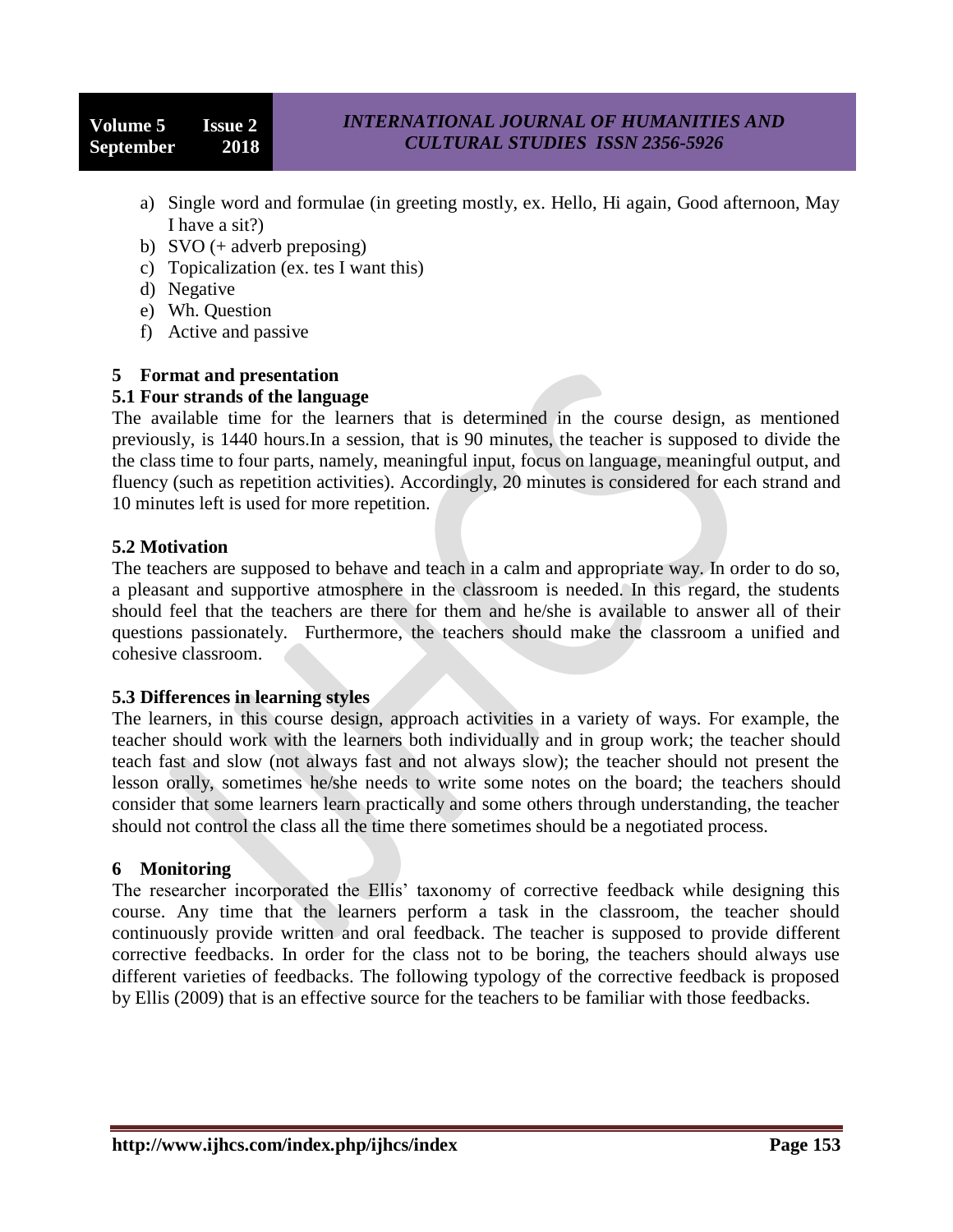## **6.5 Implicit feedback**

#### **6.2.1 Recast**

The corrector incorporates the content words of the immediately preceding incorrect utterance and changes and corrects the utterance in some way (e.g., phonological, syntactic, morphological or lexical). For example:

L: I went there two times. T: You've been. You've been there twice as a group?

## **6.1.2 Repetition**

The corrector repeats the learner utterance highlighting the error by means of emphatic stress. For example:

L: I will checked the flight for you.

T: I will checked the flight for you.

L: I'll check the flight for you.

#### **6.1.3 Clarification request**

The corrector indicates that he/she has not understood what the learner said. For example:

L: I am reserve a ticket. T: What?

# **6.6 Explicit feedback**

## **6.6.1 Explicit correction**

The corrector indicates an error has been committed, identifies the error and provides the correction. For example:

L: On May. T: Not on May, In May. We say, "It will start in

May."

## **6.6.2 Elicitation**

The corrector repeats part of the learner utterance but not the erroneous part and uses rising intonation to signal the learner should complete it. For example:

L: I'll come if it will not rain. T: I'll come if it ……?

# **6.2.3 Paralinguistic signal**

The corrector uses a gesture or facial expression to indicate that the learner has made an error. For example:

L: Yesterday I go cinema.

T: (gestures with right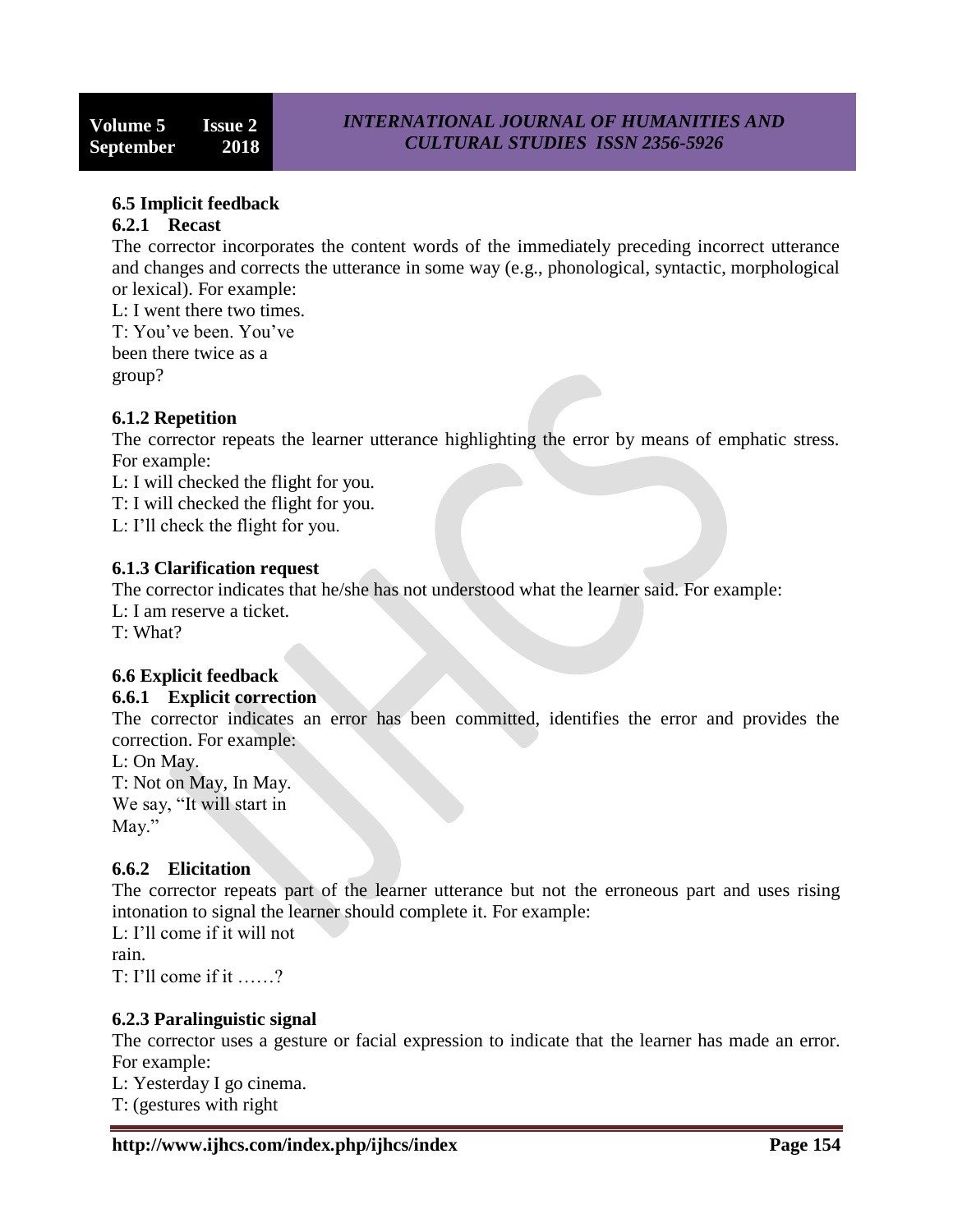forefinger over left shoulder to indicate past)

In addition to the corrective feedback provided to monitor the learners' performance, when focusing meaning-based output, the teacher should be careful that each learner has the opportunity to produce language.

## **7 Assessment**

Proficiency test is not suggested in this design. The reason is that those with lower proficiency will learn from this syllabus design and those with high proficiency will organize their knowledge. The teacher is required to give quiz after four sessions to be able to reflect on the progress of the learners.

#### **8 Goals and sequencing content**

The main goal of the course is to provide the learners the necessary resources to perform well in airline agencies and reserve their favorite flights or tours. Therefore function is the unit of progress in the course design. The goals of the course are simply displayed in the following figure:



The content of the course is sequenced according to Bruner's (1962) *spiral curriculum*. Accordingly, the major items of the course are covered several times during the semester.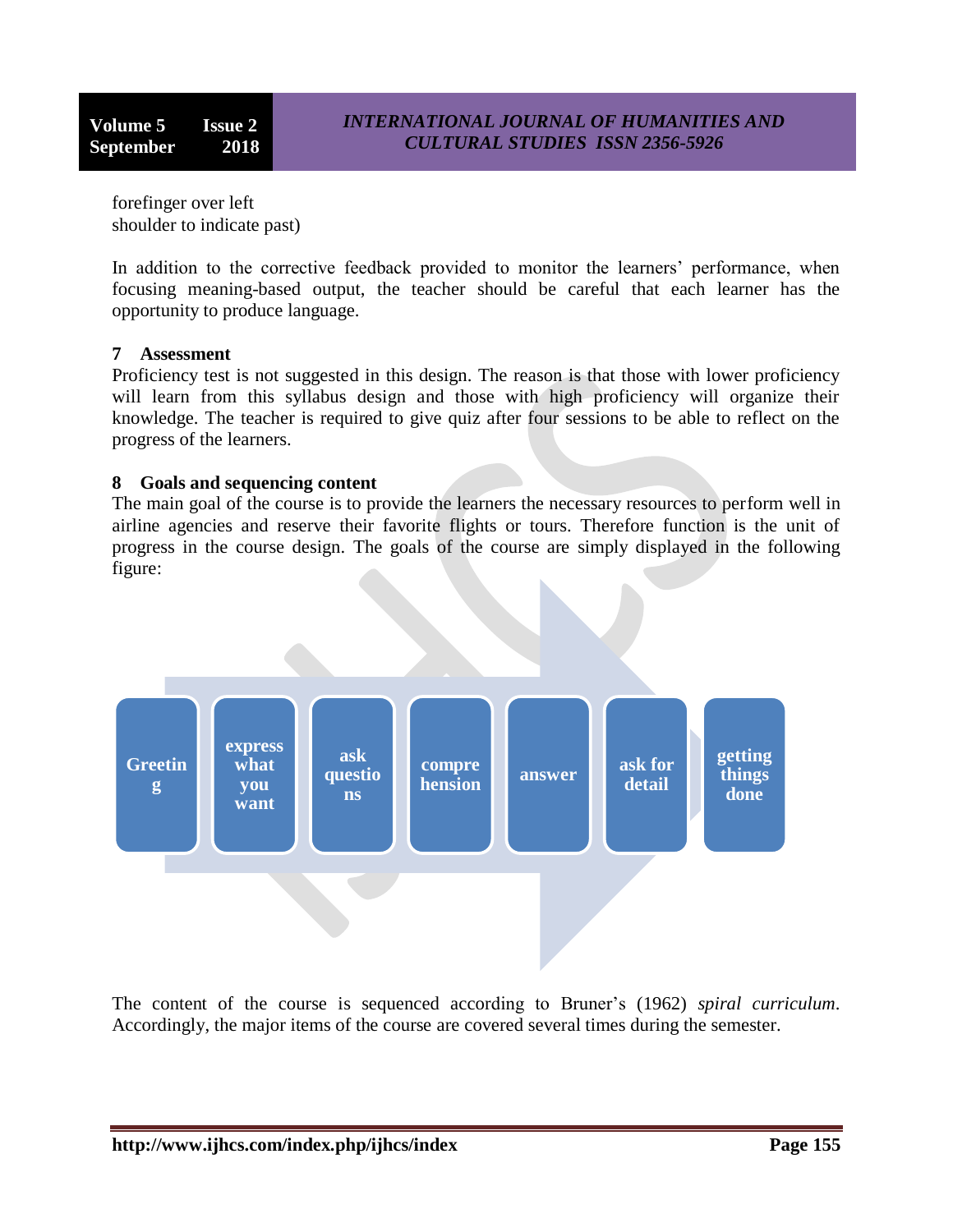## **9 Evaluation**

I order to make sure of the effectiveness of the course, it is evaluated through different perspectives (Nation &Macaliste, 2010).

- a) The researcher has gathered the data in the city of Famagusta and therefore the course exactly suit the environment in which it will be used.
- b) The content of the course is designed according to the needs of the students, therefore the course meets the needs of the learners.
- c) The movement in format and presentation has been from practice to theory (goals to principle, therefore the course apply sensible principles of teaching and learning.
- d) The content of the course is beneficial for both high and low proficient learners. High proficient learners can organize their previous knowledge and low proficient students can learn from the course.
- e) Different learning styles of the learners have been taken into consideration, therefore it attracts a lot of them.
- f) The course covers four strands of language, therefore it leads to a lot of learning.

g)

# **9.1 Steps in evaluation**

There are some steps that the research has considered while evaluation of the course design:

- a) who the evaluation is for (those who benefit from it)
- b) the usage of results (help the customer and agents communicate meaningfully and benefit from the conversations happening between them)
- c) available time and money (better communication would lead to more customers and more discounts)

# **9.2Summative evaluation**

The type of evaluation of the course design is summative. That is, the researcher has made a summary or judgement on the quality or adequacy of the course.

## **10 Principles**

Audio lingual method and communicative language learning are two main method that the teachers are supposed to use.

## **10.5 Audio lingual method**

The audio-lingual method is a style of teaching used in teaching [foreign languages.](https://en.wikipedia.org/wiki/Foreign_language) It is based on [behaviorist](https://en.wikipedia.org/wiki/Behaviorist) theory(Fries, 1945) which professes that certain traits of living things, and in this case [humans,](https://en.wikipedia.org/wiki/Human) could be trained through a system of reinforcement and repetition. [Charles C.](https://en.wikipedia.org/w/index.php?title=Charles_C._Fries&action=edit&redlink=1)  [Fries,](https://en.wikipedia.org/w/index.php?title=Charles_C._Fries&action=edit&redlink=1) the director of the English Language Institute at the [University of Michigan,](https://en.wikipedia.org/wiki/University_of_Michigan) the first of its kind in the [United States,](https://en.wikipedia.org/wiki/United_States) believed that learning structure, or grammar was the starting point for the student. In other words, it was the students' job to orally recite the basic sentence patterns and grammatical structures.

The learners, in this course design, are supposed to repeat the words and the structures at the very beginning sessions of the semester. They substitute the words of the sentences and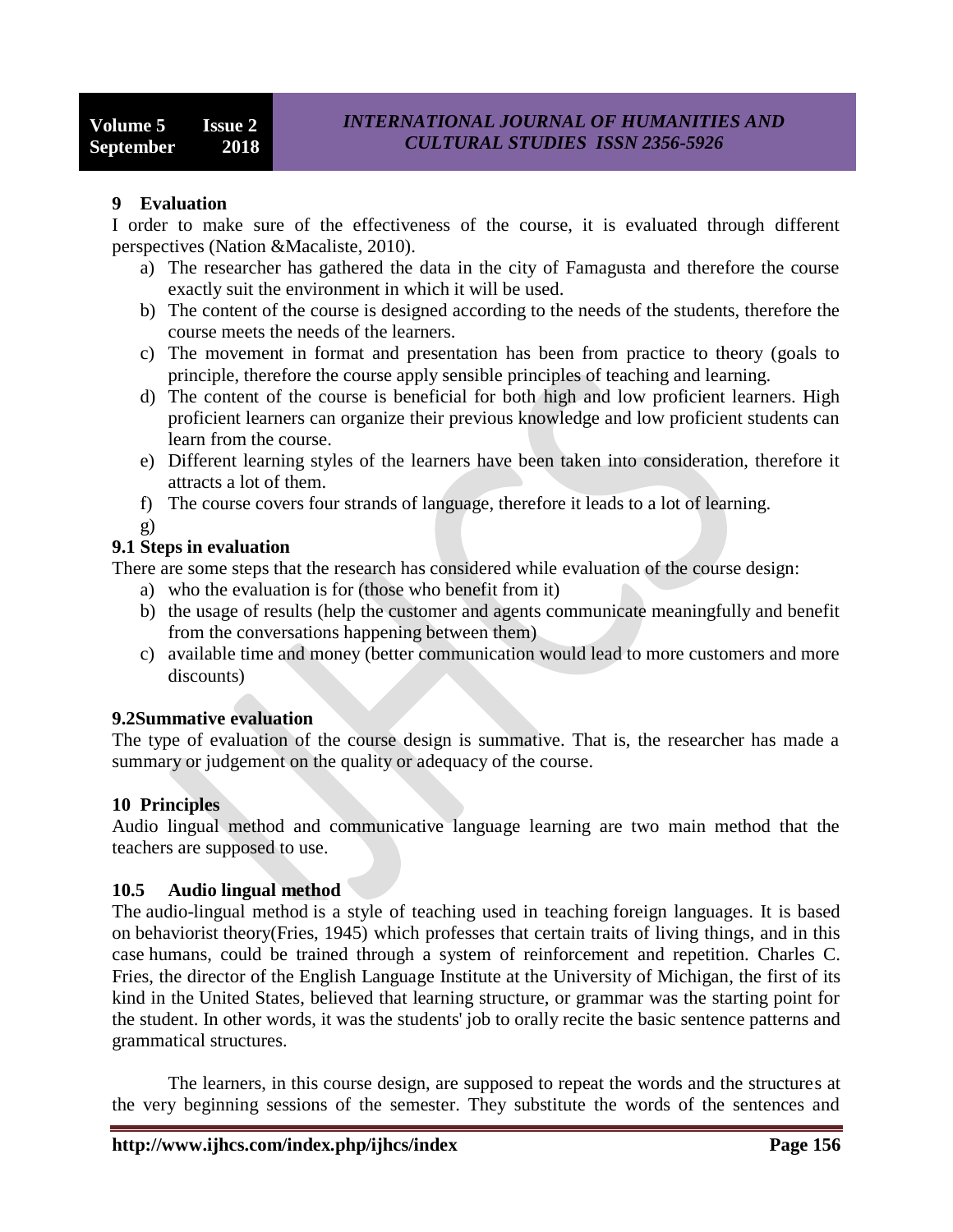repeat them again and again and finally receive feedback from the teachers.After this step, and after are able to articulate the worlds and structures and comprehend their meanings, they become ready to communication tasks and get things done. Communication language learning (CLL) is the method that is implied after the learners are familiar with the dictation and pronunciation of the words and structures.

# **10.6 Communicative language learning (CLL)**

Community language learning (CLL) is [language-teaching method](https://en.wikipedia.org/wiki/Language-teaching_method) in which students work together to develop what aspects of a language they would like to learn. It is based on the *Counseling-approach* in which the teacher acts as a counsellor and a [paraphraser,](https://en.wikipedia.org/wiki/Paraphrase) while the learner is seen as a client and collaborator. The CLL emphasizes the sense of community in the learning group, it encourages [interaction](https://en.wikipedia.org/wiki/Interaction) as a vehicle of learning, and it considers as a priority the students' feelings and the recognition of struggles in language acquisition [\(Curran,](https://en.wikipedia.org/wiki/Charles_Arthur_Curran) 1969). When the learner got familiar with the surface structure, it is time to use them to make meaningful conversation and get things done.

# **10.7 Ideology and rationale behind the course design**

According to the interview that the researcher did, those learners who are highly proficient in English, believe that the agents in Famagusta need to improve their English to higher levels. They believe that they should know some more necessary words and structures rather than just greeting and telling the type and time of the flights. Those learners say that usually we are not satisfied of our flights because of the agents' lack of ability to explain correct and in detail about the flight.

For each step of the course design there is a rationale that is discussed in the following sentences:

The rationale of Audio lingual method:repetition is beneficial in a way that it could increase the ability of the mind (considering mind as muscle) and help the learners to retrieve their implicit knowledge easier (Kachroo, 1962; Saragi et al., 1978).

The rationale of communicative language learning:when there is a meaningful converasation task, the focus is mostly on the quality of learning, and according to the "levels of processing hypothesis" (Craik and Lockhart, 1972), the most important factor in learning is the quality of mental activity in the mind of the learners at the moment that learning takes place.

The rationale of choosing highly frequent items: If the learners need to learn English for specific purposes, they should learn the most sensible words and structures accordingly. They should learn merely the words needed but move from the highly frequent ones to the less frequent ones. If they learn the most frequent words and structure at the beginning, because the syllabus is spiral, they would learn the most necessary and needed items efficiently. Consequently, they would have a successful communication that would lead to the customer and the agent satisfaction (Hindmarsh, 1980). So "*learn what you need*".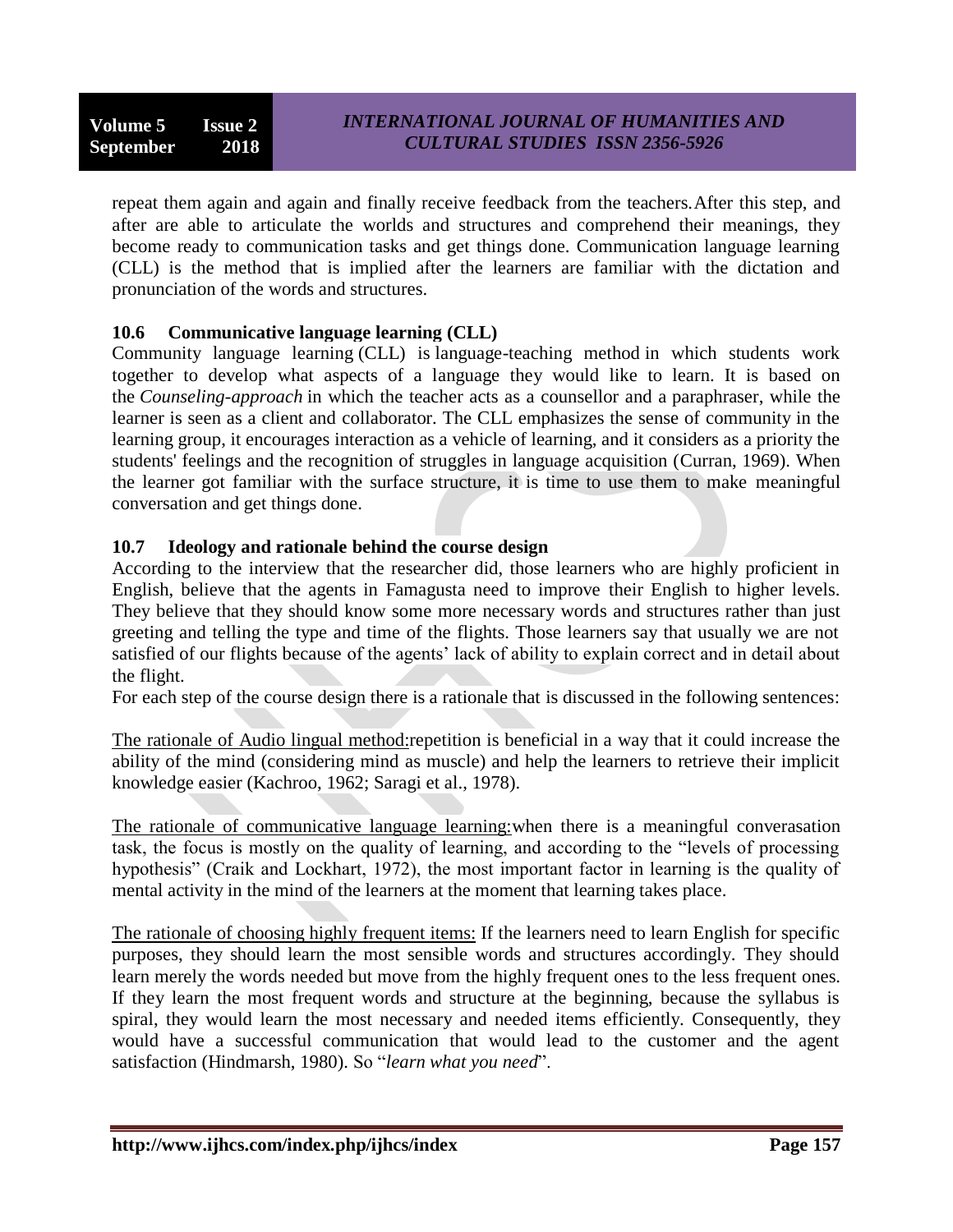The rationale of considering learning strategies while designing the course: Good language learners have their own language strategies and if we want our students become successful language learners we should introduce those learning strategies to them. The philosophy autonomous learning assumes that everybody is free to learn something in any way he/she likes (Wong, 1983; Naiman et al., 1996).

The rationale of spaced retrieval in this course design: The rationale behind spaced retrieval is the same as audio lingual method because in both cases they appraise the benefits of repetition. What's more, the learners need time to comprehend the already learned knowledge.

The rationale of teachability in this course design:in learning structure, there is a sequencing system that learners follow while learning and teaching cannot change the sequence in which the structures are learned. Based on this, and based on the fact that the psychological complexity of a structure depends on the amount of rearranging that is needed, it is better to sequence the structures in a way that teaching becomes more efficient (Pienemann, 1988).

The rationale of following four strands of language learning:The rough rule of thumb is that on average roughly equal time should be given to each of the four strands of language learningin the total experience of the learner (Nation and Macalister, 2010).

The rationale of considering motivation:Two broad philosophies, rational and behavioral, differ in their foundational beliefs about human nature. Rational philosophy assumes that people are able to make assessments of their surroundings, and recognize and work towards goals (implicit motivation). In contrast, behavioral philosophy assumes that all behaviors are learned, and that people are not able to recognize goals and work towards them. Behaviors are shaped by the reinforcement that is received (explicit motivation) (Motivating employees, (n.d.). In *Peninsula Builders Exchange.* Retrieved

fro[mhttp://www.constructionplans.org/motivatingemployees.htm\)](http://www.constructionplans.org/motivatingemployees.htm)

The rationale of different corrective feedbacks: unless the teachers do not reflect on the learners' performance, how would they know about their progress and mistakes (Ellis, 2009)? When the learners learn language differently (group vs. individual, speed, medium, representation of information, etc.), they need different feedbacks accordingly (Ellis, 2009).

## **11 The suggested module**

The entry of the design is goal (backward syllabus) and other factors are analyzed accordingly.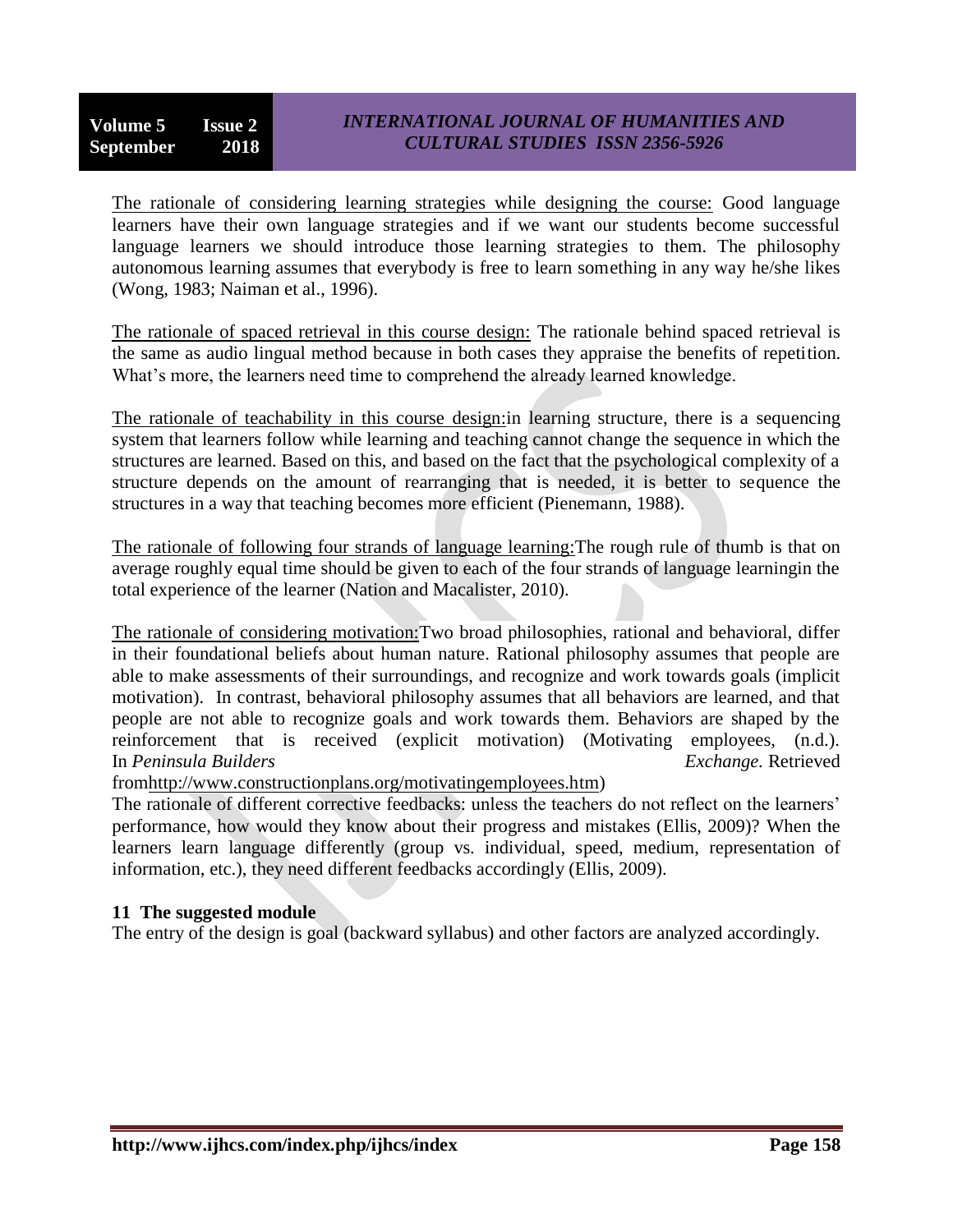| <b>Volume 5</b><br>September                                                                                                                                                                                                        | <b>Issue 2</b><br>2018                                                                                                                                                                                                                     | <b>INTERNATIONAL JOURNAL OF HUMANITIES AND</b><br><b>CULTURAL STUDIES ISSN 2356-5926</b>                                     |                                                                                                                                                                                                                                                                                                       |                                                                                                                                                             |                                                         |                           |
|-------------------------------------------------------------------------------------------------------------------------------------------------------------------------------------------------------------------------------------|--------------------------------------------------------------------------------------------------------------------------------------------------------------------------------------------------------------------------------------------|------------------------------------------------------------------------------------------------------------------------------|-------------------------------------------------------------------------------------------------------------------------------------------------------------------------------------------------------------------------------------------------------------------------------------------------------|-------------------------------------------------------------------------------------------------------------------------------------------------------------|---------------------------------------------------------|---------------------------|
| greeting<br>(Good<br>morning<br>, Good<br>afternoo<br>n,<br>or Good<br>evening;<br>It's nice<br>to meet<br>you or P<br>leased to<br>meet<br>you;<br><b>How</b><br>have you<br>been?;<br><b>How can</b><br>I help<br>you;<br>welcome | express<br>what you<br>want<br>(I want a<br>ticket;<br>Do you<br>have any<br>flight for<br>?; $I$<br>want to<br>get to<br>the<br>destinati<br>on<br>by;I<br>want to<br>leave<br>here<br>at; $I$<br>want a<br>round/si<br>ngle<br>ticket; I | ask<br>question<br>$\mathbf{s}$<br>(Do you<br>have a<br>cheaper<br>one?;<br>what is<br>the<br>luggage<br>limitatio<br>$n$ ?; | compreh<br>ension<br>(compre<br>hending<br>more<br>complex<br>sentence<br>s such<br>as: will<br>it be ok<br>if I bring<br>$40 \text{ kg}$<br>baggage<br>?:<br>between<br>1st of<br>july and<br>5th of<br>july; is it<br>ok if you<br>stay for<br>2 hours<br>in<br><b>Istanbul</b><br>?; there<br>is a | answer<br>well you<br>have to<br>pay 10<br>dollar<br>for every<br>extra<br>kilo;<br>there is<br>a cheap<br>flight in<br>that<br>period;<br>yes it's<br>$ok$ | ask for<br>detail<br><i>(tourists)</i><br>$\mathcal{E}$ | getting<br>things<br>done |
| welcome<br>back                                                                                                                                                                                                                     | want to<br>go/come<br>back<br>at;                                                                                                                                                                                                          |                                                                                                                              | discount<br>in this<br>flight;<br>servide<br>is<br>included                                                                                                                                                                                                                                           |                                                                                                                                                             |                                                         |                           |
|                                                                                                                                                                                                                                     |                                                                                                                                                                                                                                            | http://www.ijh.com/mdex.php/ijhcs/haraca                                                                                     |                                                                                                                                                                                                                                                                                                       |                                                                                                                                                             |                                                         | <b>Page 159</b>           |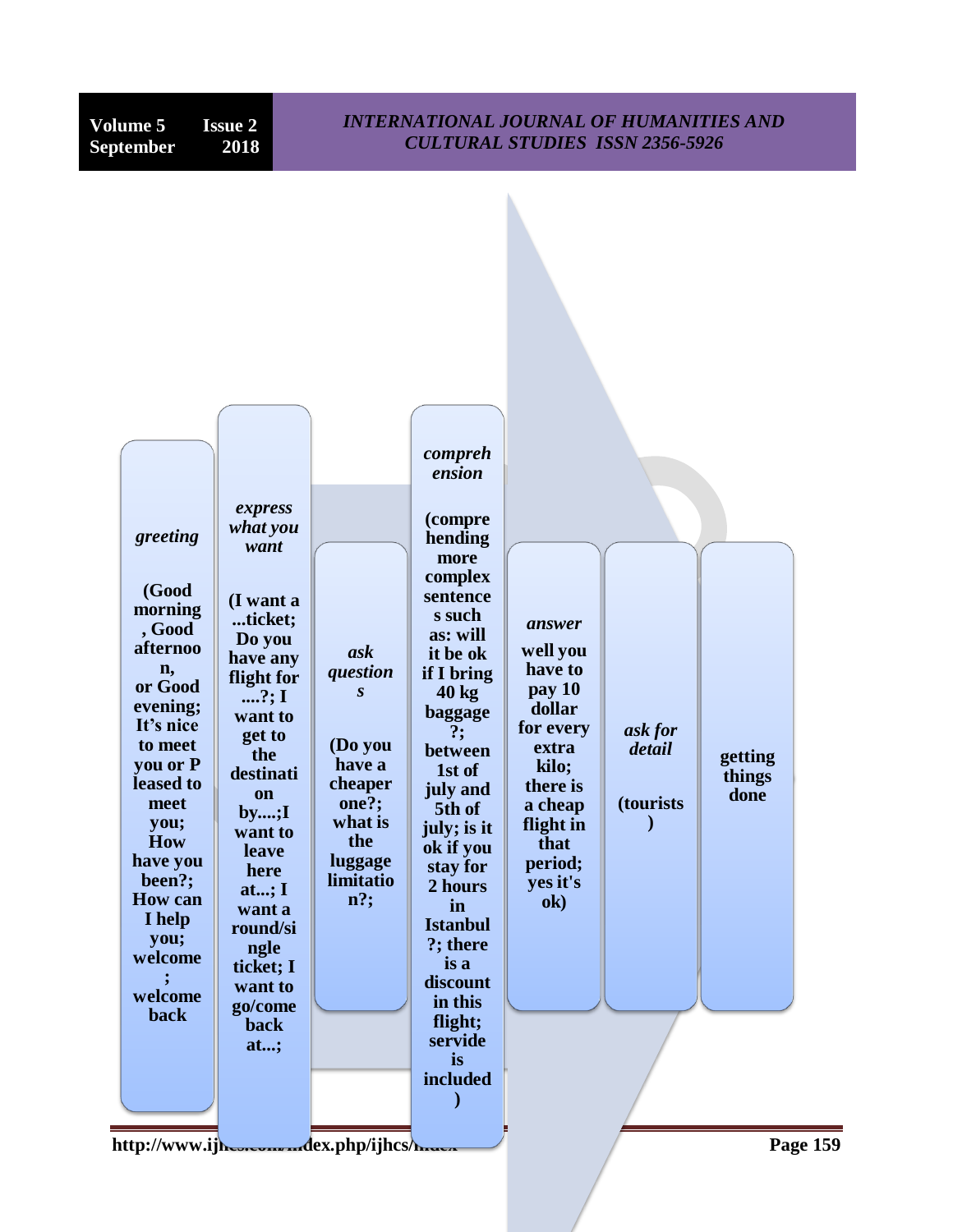**Section 2: a sample module from week one to week four is introduced in this section Week 1**



In session one, conversation (greeting), new words, and listening are covered. greeting is covered thorough four strands. Accordingly, at first, different forms of greeting, for new and old customers, are written on the board by the teacher. They are as following:

*New customer*

*Conversation one*

- C: hello Ms./Mr. good morning
- A: good morning my friend, how can I help you?
- C: I want a ticket to Tehran please

A: Sure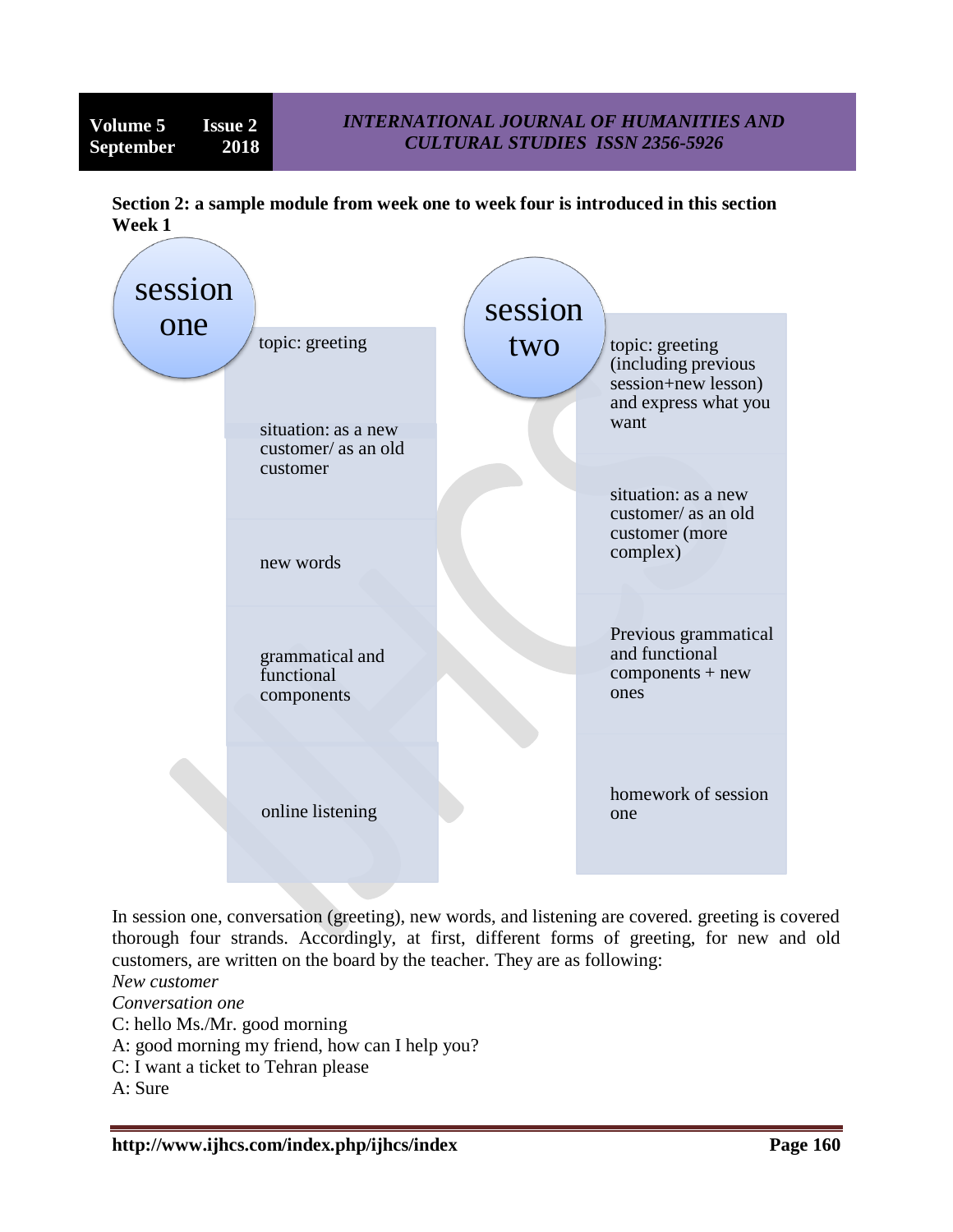*Conversation two*

C: hi, good afternoon

A: hello! Welcome to our airline agency, please have a sit!

C: thank you very much, I just want to check the ticket price

A: to where?

C: to Istanbul

A: let me check

C: thank you

Then the students should work them in pair work and repeat them (drill). The suggested time is 7 minutes, because this task is one subcategory of meaning-focused input and we have two other meaning-focused input which leads to 7 minutes for each. Then the teacher introduces the new words, they are as following:

Map, customer, timetable, luggage, passport, return/single ticket, … .

Finally the students will listen to an online conversation in which the link is quoted in the bellow. <https://www.youtube.com/watch?v=gmEYLMakQ4k>

The teacher writes the text of the conversation on the board and the students are supposed to memorize them for the next session. In session two the process is the same as process one but more items are added to the course. For example, the following conversation is added in the second session:

*For the new customer*

C: Hello Ms/Mr.

A: O hi sir/Ms, how can I help you?

 $C: I$  want a ticket from Ercan to Tehran, in  $20<sup>th</sup>$  of august, could you please check the price for me?

A: Sure, please, have a sit (smiling)

## **Week 2**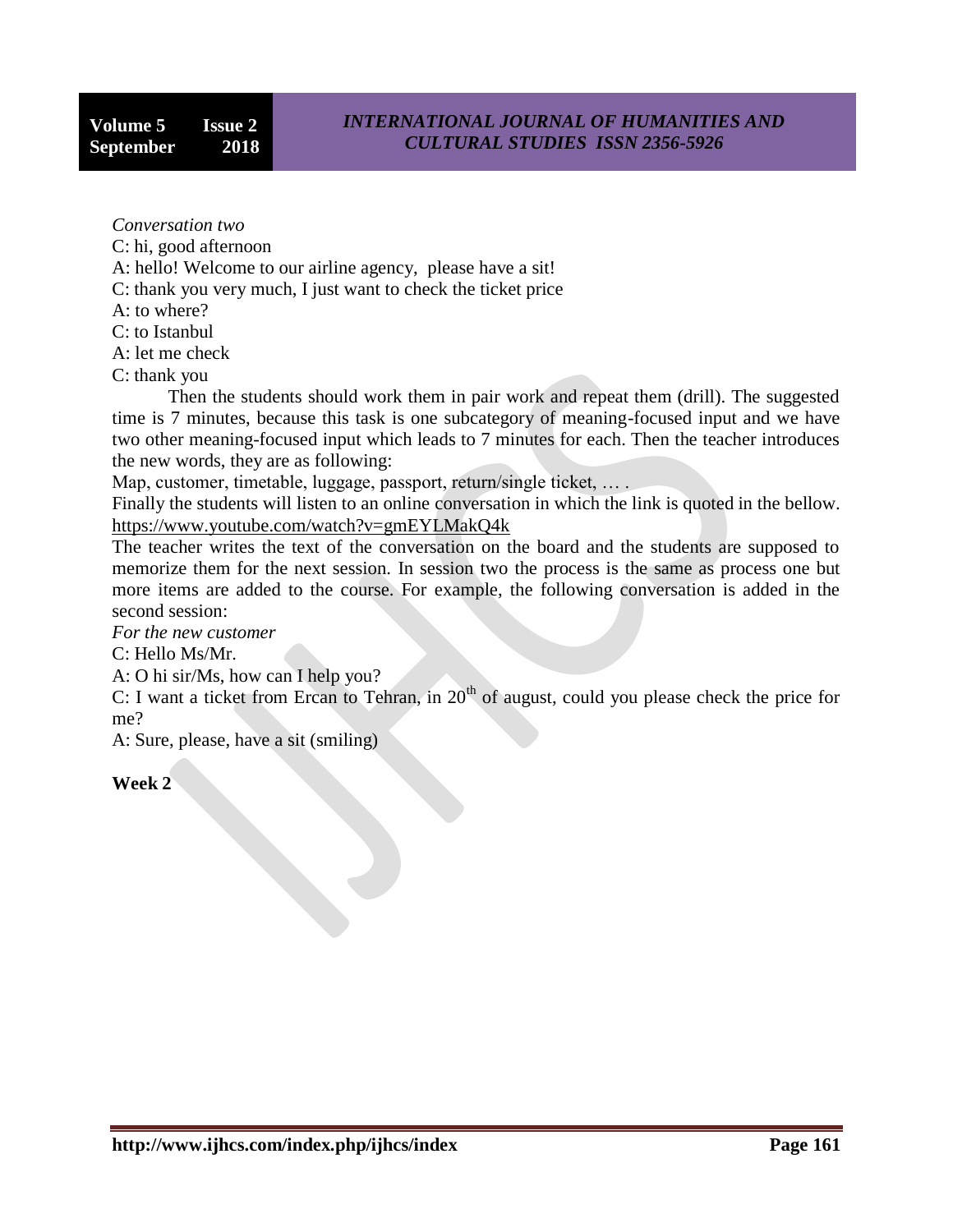

A new type of conversation will be added in week two, that is, conversation between the old customer and the agent.

C: Him Ms. Myor

A: Hi Radi, how is everything? Welcome back!

C: thank you, like always, I want a ticket from Ercan to Berlin

A: OK, let me check which one is the cheapest…there is a cheap flight for you, but I don't think you would like it

C: why?

A: because your luggage will not be transited to the Berlin, you should deliver it in Istanbul

C: O no, please check the cheapest one with the luggage transition

A: OK, there is one for 800 Tl

C: that's ok

A: please give me your passport

C: sure

In session four the students continue this conversation and add the following sentences:

A: how are you going to pay?

C: like always, I'll pay cash

In addition, in session four, the students will get familiar with the flight ticket and the new words in the ticket will be introduced as the necessary words of week two: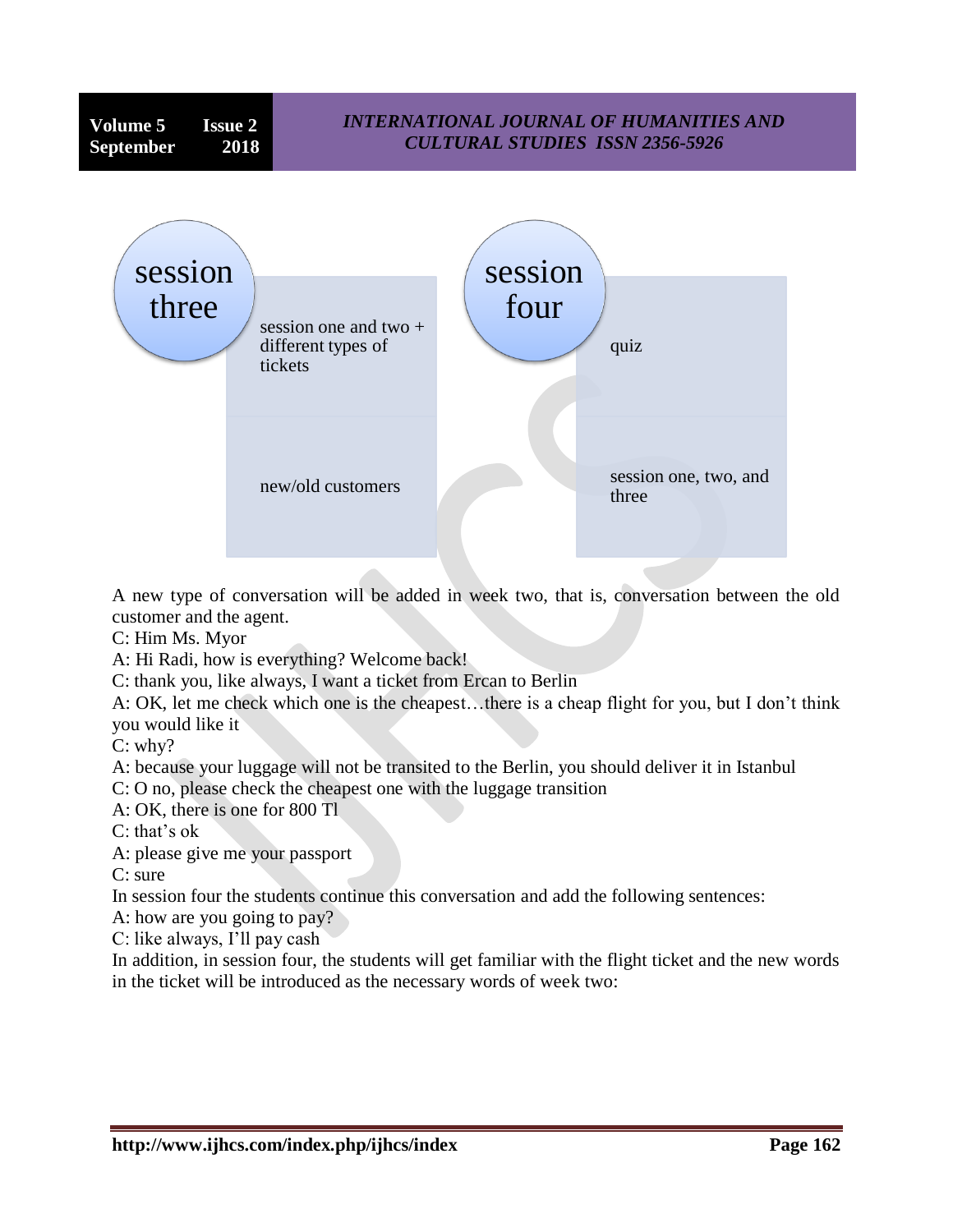## *INTERNATIONAL JOURNAL OF HUMANITIES AND CULTURAL STUDIES ISSN 2356-5926*

| One Way                                     | 1 Adult                                    |
|---------------------------------------------|--------------------------------------------|
| <b>Outbound Flight</b><br>Kayseri -> Izmir  | 87.99 TRY                                  |
| Flight No: PC2419                           | Class: T                                   |
| Departure<br>ASR(ASR)<br>16.09.2014 - 09:10 | Arrival<br>IZM (ADB)<br>16.09.2014 - 10:40 |
| Fare                                        | 68.99 TRY                                  |
| <b>Fuel Surcharge</b>                       | 15.00 TRY                                  |
| <b>Service Fee</b>                          | 10.00 TRY                                  |
| Airport check-in fee                        | 7.00 TRY                                   |
| Tax                                         | 4.00 TRY                                   |
| <b>Fare Total</b>                           | 104.99 TRY<br>h—mhail (Standar)            |
| Change currency                             | $\vee$<br>TRY                              |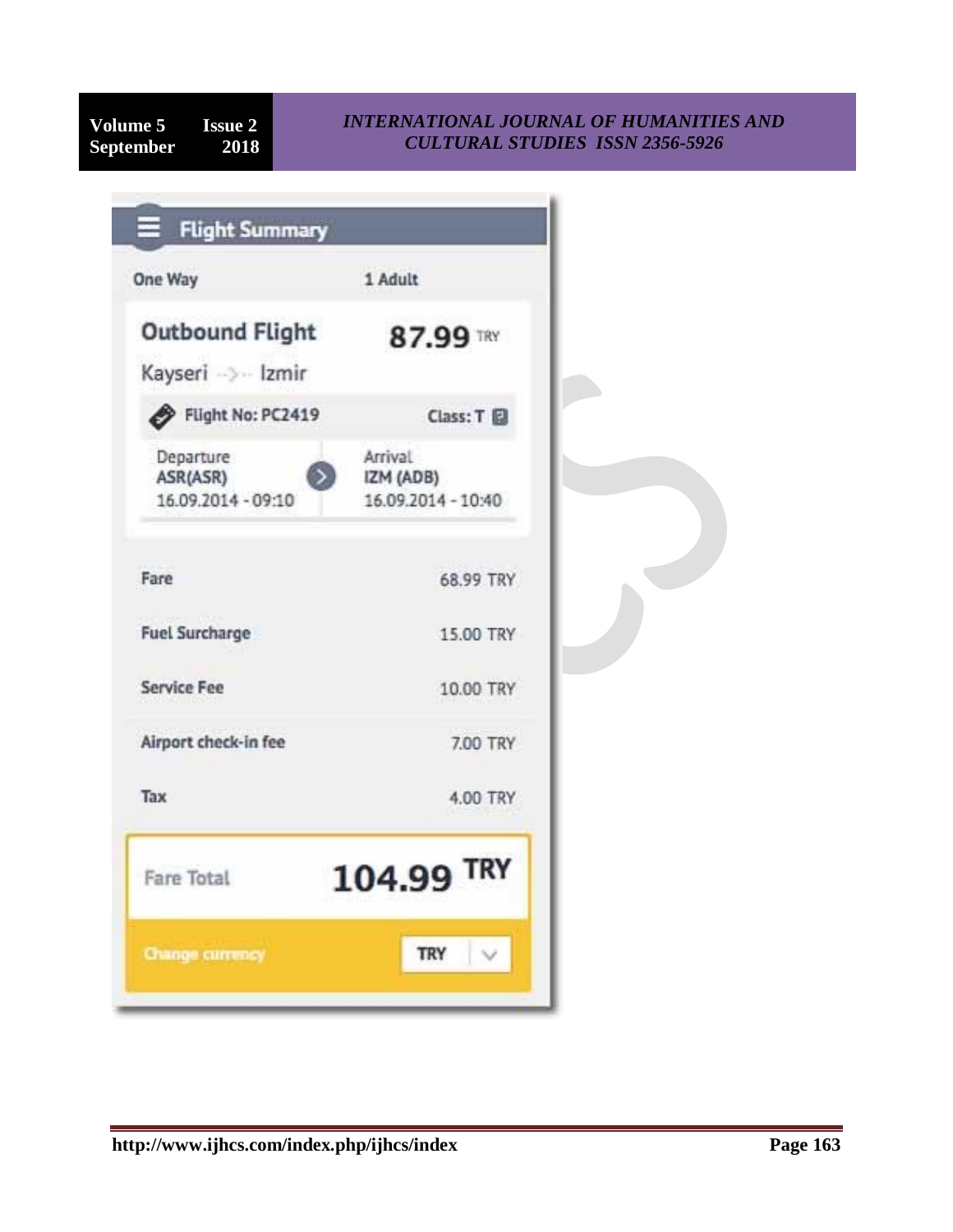ATLASJET HAVACILIK A.Ş. EskiHalkali Cad. No:5/B Florya - ISTANBUL Tel: 0 (212) 663 20 00 Fax: 0(212) 663 27 51 Büyükmükellefler V.D.: 3300184822 web: www.atlasjet.com email:atlas@atlasjet.com

**CALL CENTER / ÇAĞRI MERKEZİ:** 0850 222 00 00 **TAHRAN MERKEZ OFİS:** 0098 21 8888 00 11

**ACENTA / DUZENLENDIGI YER** SHABAVIZ PARVAZ (IRAN) **IATA CODE:KK / 17.02.2014 08:17**

6102424121743

# **PASSENGER NAME / YOLCUNUN ISMI** SAEID SAADATMANESH (ADLT) **AIRLINE DATA / PNR: H5646A**

**ENDORSEMENT / RESTRICTIONS:** Economy Plus

| <b>ELECTRONIC PASSENGER TICKET / ELEKTRONIK YOLCU BILETI</b> |                   |                                |                              |                                              |              |   |                  |      |
|--------------------------------------------------------------|-------------------|--------------------------------|------------------------------|----------------------------------------------|--------------|---|------------------|------|
| Flight                                                       | Date              | <b>From</b>                    | <b>To</b>                    | <b>Departure Arrival Class Status Baggas</b> |              |   |                  |      |
| Uçuş<br>N <sub>0</sub>                                       | <b>Tarih</b>      | <b>Nereden</b>                 | <b>Nereye</b>                | Kalkis                                       | <b>Varis</b> |   | Sinif Durum Baga |      |
|                                                              |                   |                                |                              |                                              |              |   |                  |      |
|                                                              | KK6571 19.02.2014 | <b>TAHRAN</b>                  | <b>ISTANBUL</b><br>(Ataturk) | 05:30                                        | 07:10        |   |                  |      |
|                                                              | KK1012 19.02.2014 | <b>X</b> ISTANBUL<br>(Ataturk) | <b>ERCAN</b>                 | 09:30                                        | 11:00        | X | OK               | 30KG |

**X**: Transfer

**N.V.B. :** Not Valid Before / **İ.G.Tarihi** : İlk GeçerlilikTarihi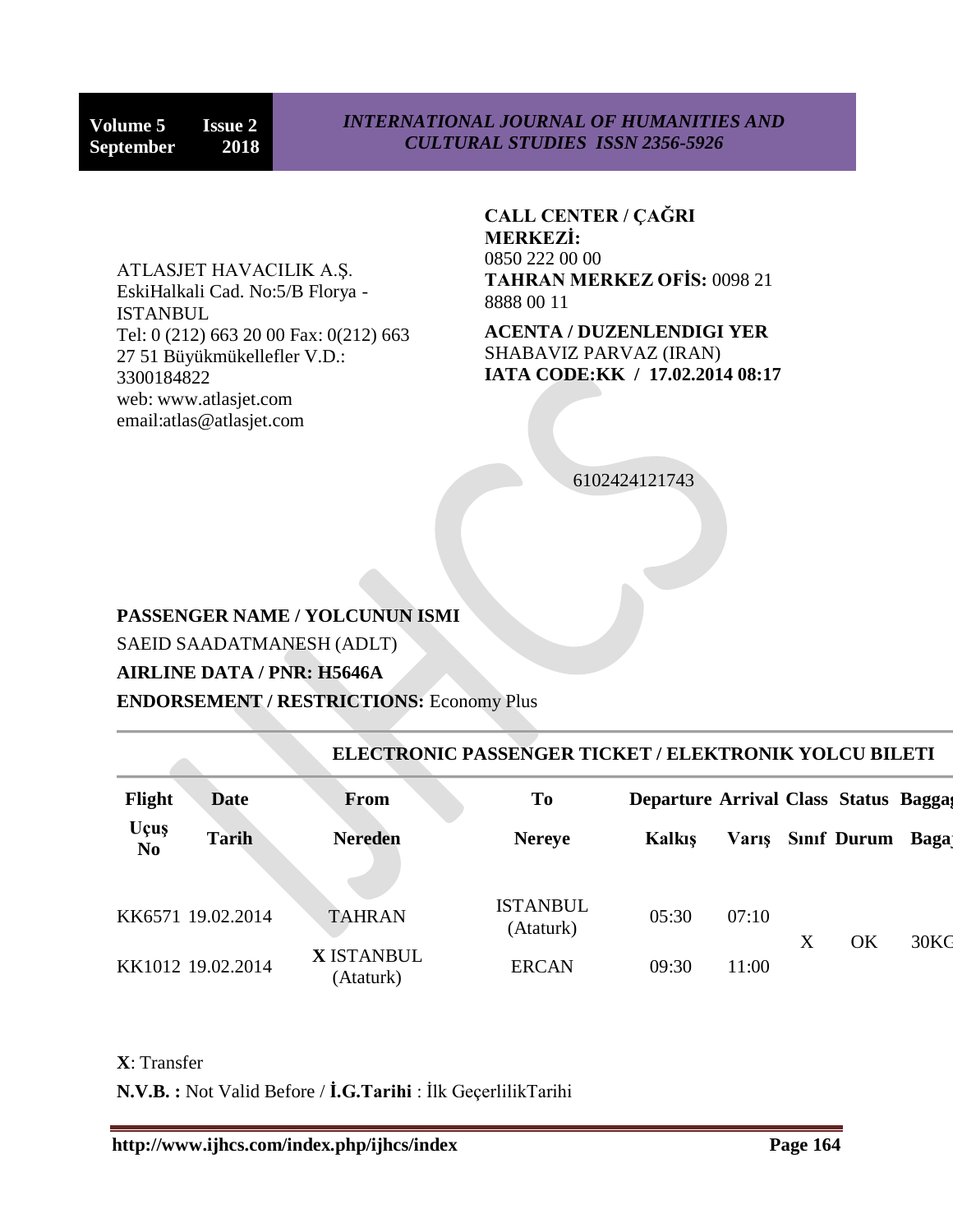# **N.V.A. :** Not Valid After / **S.G.Tarihi** : Son GeçerlilikTarihi

| Your fare details/ ÜcretDetayları:                                                 |                |                                                   |
|------------------------------------------------------------------------------------|----------------|---------------------------------------------------|
| Fare / Ücret:                                                                      | <b>202 USD</b> | SN. SAEID SAADATMANESH                            |
| Taxes, Fees, Charges / Vergi, Harç, Masraf:                                        | 17 USD         | Payment Type / Ödeme Tipi:                        |
| <b>Surcharge / Harc:</b>                                                           | $0$ USD        | <b>NakitDolar</b>                                 |
| <b>Total / Toplam:</b>                                                             | 219 USD        | Firm Name / Firma Adı:                            |
| <b>SF / HizmetBedeli:</b>                                                          | 35 USD         |                                                   |
| <b>Grand Total / GenelToplam:</b>                                                  | 254 USD        | <b>Tax Office-Tax Number / VergiDai</b>           |
| (Tax Base / VergiMatrahi : 0 USD)                                                  |                |                                                   |
| (0 USD Tax is included to the tickets fare /<br><b>KDV</b> BiletBedelineDahildir.) |                | <b>Address/Adres:</b><br>$\overline{\phantom{0}}$ |
| (219USD)                                                                           |                |                                                   |
|                                                                                    |                |                                                   |

**Week 3**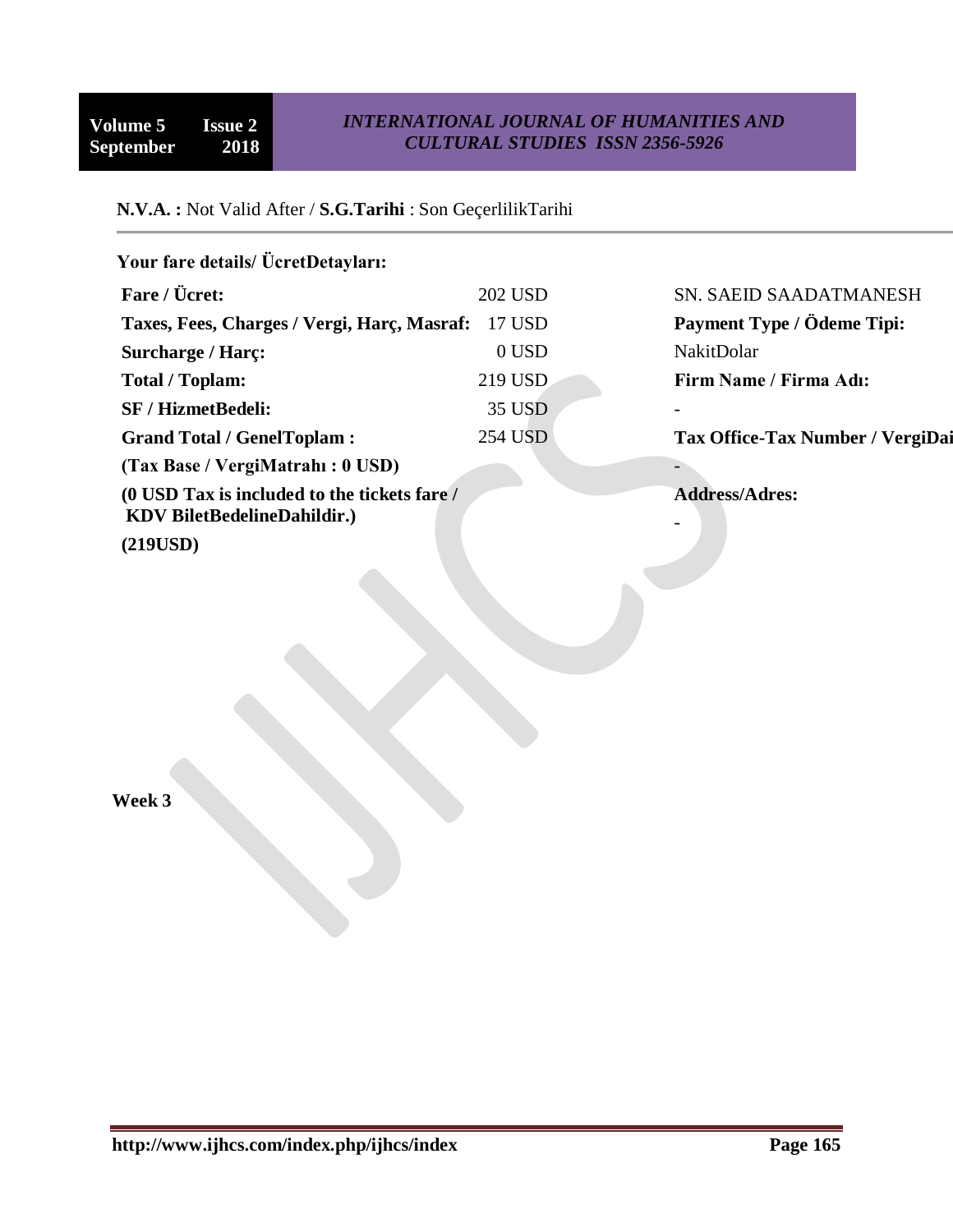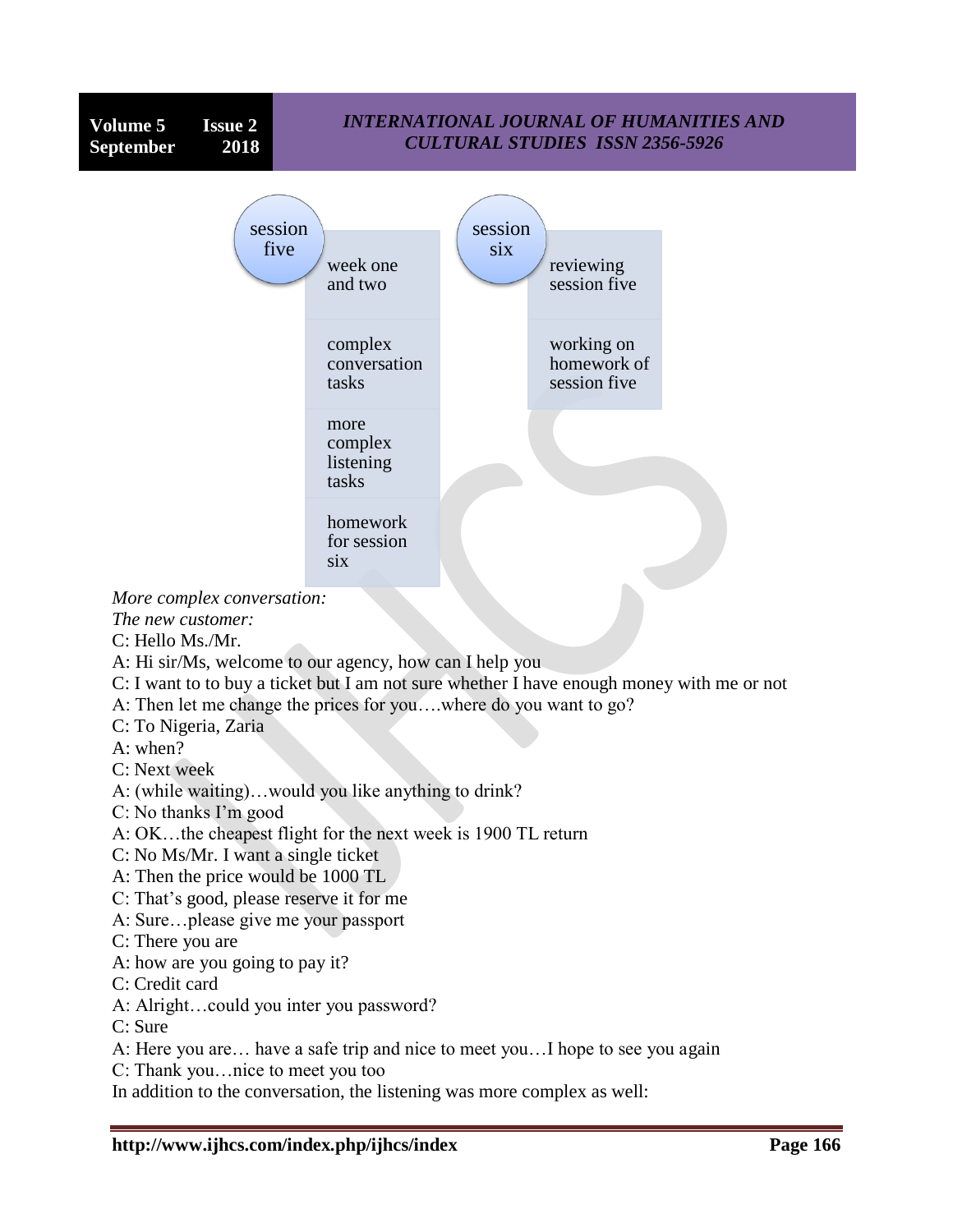## *INTERNATIONAL JOURNAL OF HUMANITIES AND CULTURAL STUDIES ISSN 2356-5926*

# <https://www.youtube.com/watch?v=X56vLEYKBqE>

<https://www.youtube.com/watch?v=vjaCjVAy-sE>

Session six is the review of session five, but the teacher writes down the conversations of the listening and the students are students are supposed to role play them in week four.



In session seven, the learners role play the listening conversation of the previous session and then the items covered in previous sessions are all reviewed again, the new complex conversation is taught through an online conversation in the flight agency: <https://www.youtube.com/watch?v=zkieQSzK9hY>

The learners, in this session, get familiar with the tour brochures, here is an example: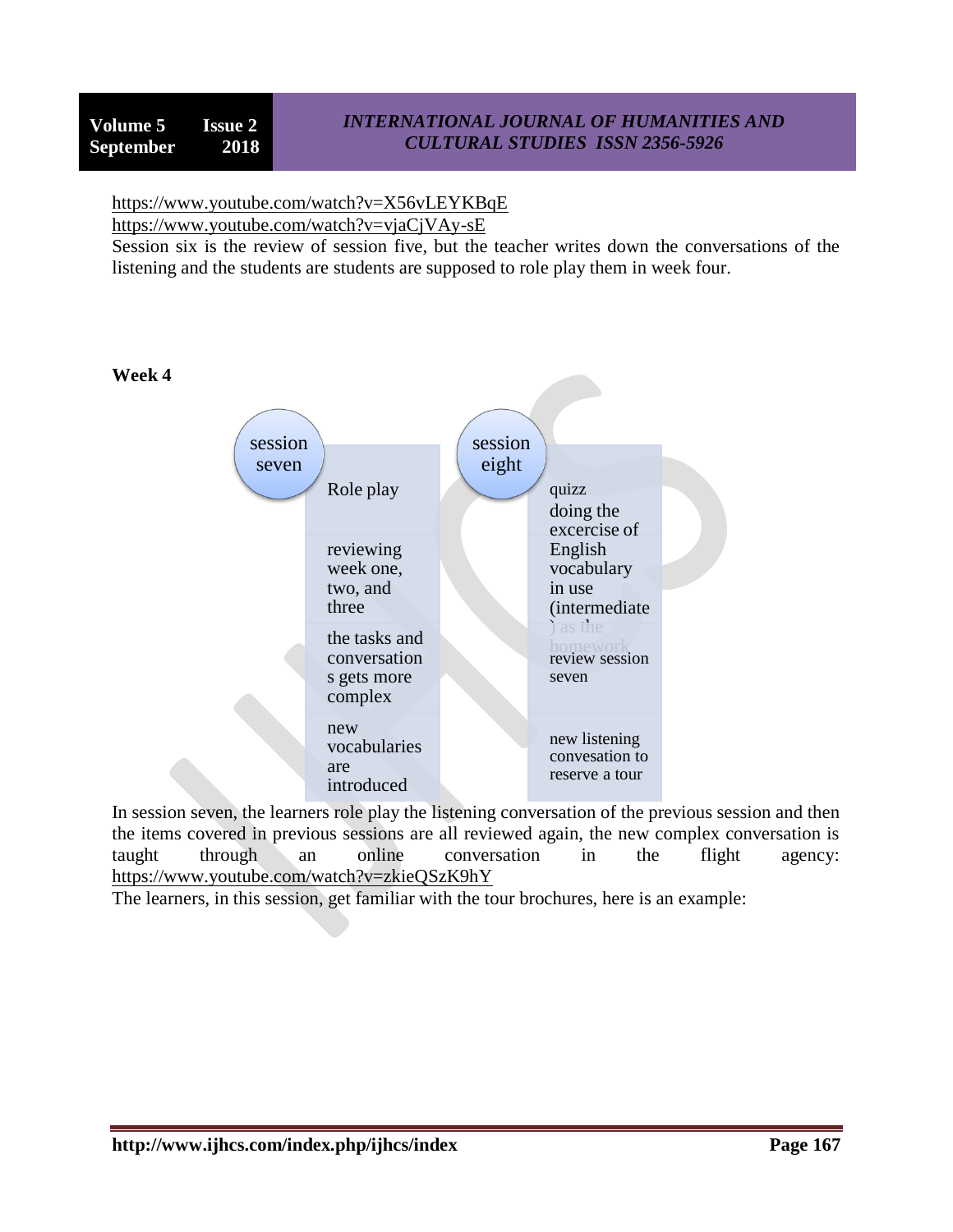# **Volume 5 Issue 2 September 2018**

## *INTERNATIONAL JOURNAL OF HUMANITIES AND CULTURAL STUDIES ISSN 2356-5926*



#### **Summary**

The movement and main units of the design is displayed in figure bellow:

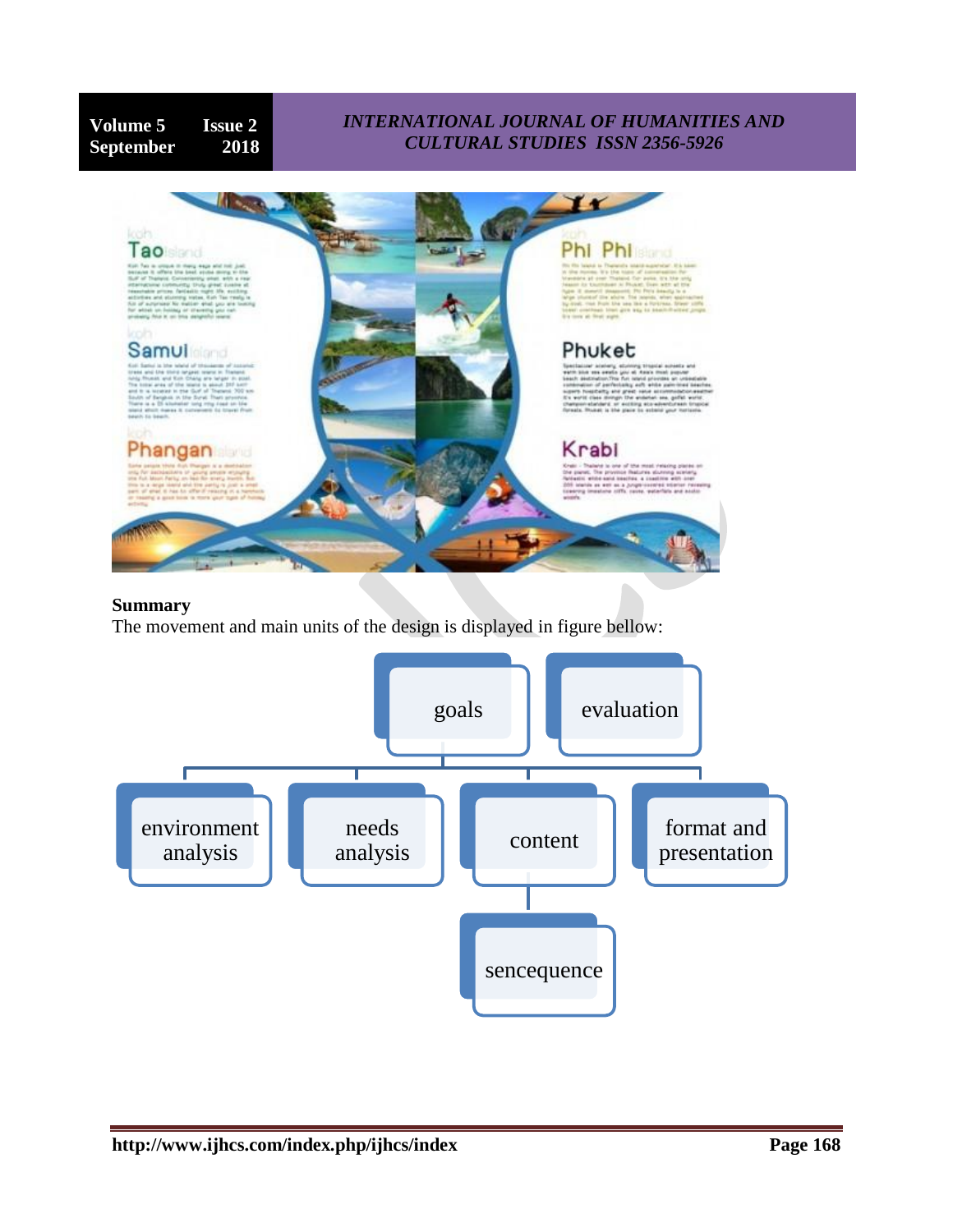#### **References**

- Amin, M. Y. M. (2017). English Language Teaching Methods and Reforms in English Curriculum in Iraq; an Overview. *Journal of University of Human Development* (UHDJ), 3(3), 578-583.
- Amin, M. Y. M. (2017). Communication Strategies and Gender Differences; A case study. *International Journal of Humanities and Cultural Studies* (IJHCS) ISSN 2356-5926, 4(3), 226-238.
- Amin, M. Y. M., & Rahimi, A. (2018). Challenges Faced by Novice EFL Teachers. *International Journal of Humanities and Cultural Studies* (IJHCS) ISSN 2356-5926, 5(1), 149-166.
- Amin, M. Y. M. (2018). The Effectiveness of "Training Course for English Teachers In Iraqi Kurdistan" and Improving Teachers' Confidence. *International Journal of Humanities and Cultural Studies* (IJHCS) ISSN 2356-5926, 5(1), 137-148.
- Backhaus, P. (2007). *Linguistic landscape: a comparative study of urban multilingualism in Tokyo.* Clevedon-Buffalo-Toronto: Multilingual Matters Ltd. Pp. x, 158.
- Brunfit, C. (1985). *English as an international language: what do we mean by "English", in language and literature teaching: from practice to principle.* Oxford: Pergamon Press.
- Craik, F. I. M., &Tulving, E. (1975).Depth of processing and the retention of words in episodic memory.*Journal of Experimental Psychology, 104*, 268-284.
- Curran, C. A.(1969). Counseling, psychotherapy, and the unified Person.*Journal of Religion and Mental Health, 58*, 49-51.
- Dubin, F., &Olshtain, E. (1986).*Curriculum design*. Cambridge: Cambridge University Press.
- Ellis, R. (2009). A typology of written corrective feedback types.*English Language Teaching Journal*, *63*, 97-107.
- Fries, C. (1945).*Teaching and learning English as a foreign language*. Ann Arbor: University of Michigan Press.
- Hindmarsh, R. (1980). *Cambridge English lexicon*. Cambridge: Cambridge University Press.
- Hutchinson, T. & Waters, A. (1987). *English for specific purposes*. Cambridge: Cambridge University Press.